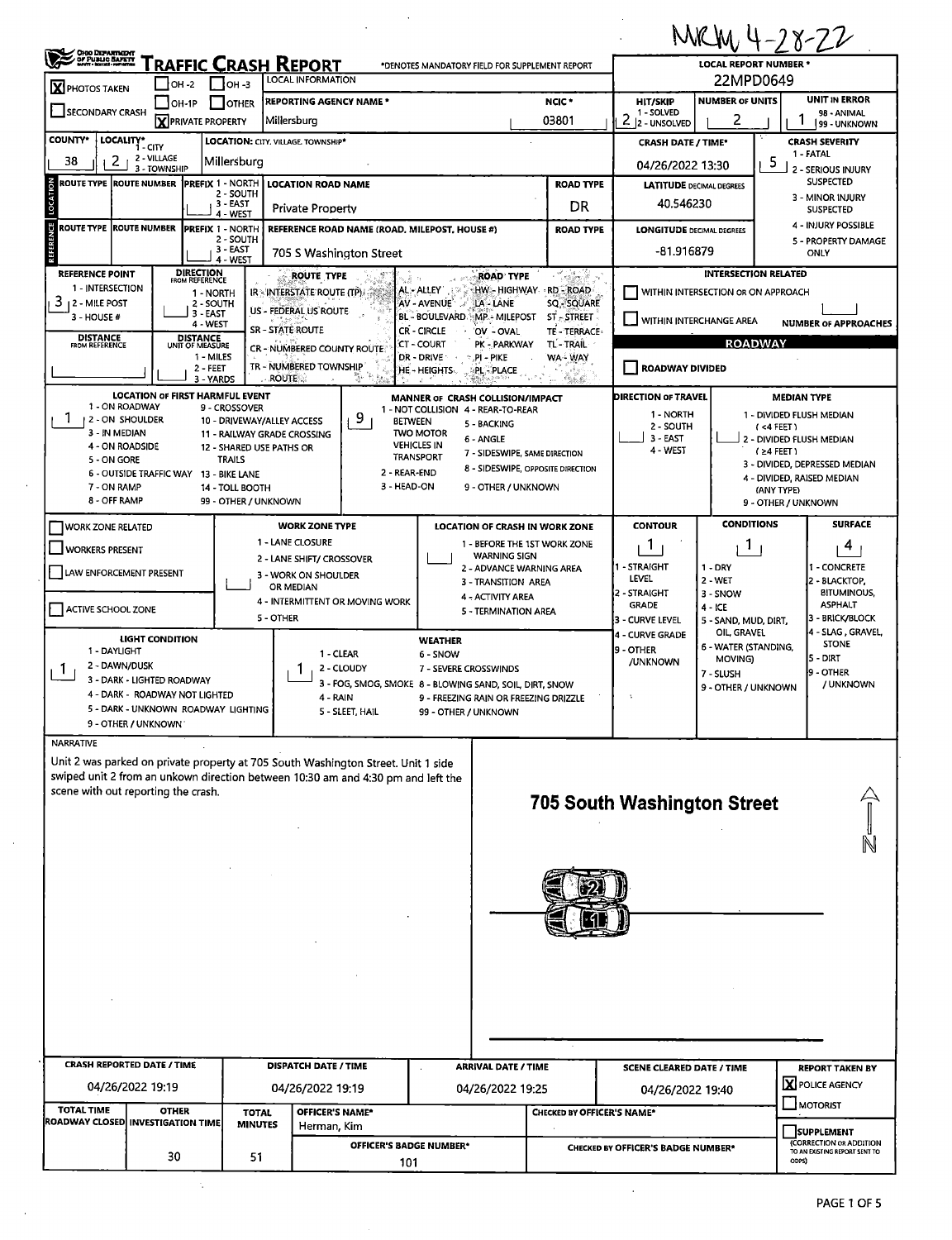|                                     | <b>OHO DEPARTMENT</b><br>OF PUBLIC BAFETY                                                                                                                                                                                                                                                                                                                                                                                                                                                                                                                                                                                                                                                                                                                                                                                                |                                                                                                                                                                                                                                                                                                                                                                                                                                                                                                                                                                                                                                                                                                                                                                                                                                                                                                                                                                                                                                                                                                                                                                                                                                                                                                                                                                                                                                                                                                                                                                                                                                                                                                                                                                                                                                                                                                                                                                                                                                                                                                                                                                                                                                                                                                                                                                                                                                                                                                                                                                                                                                                                                                                                                                                                                                                                                                                                                                                                                                                                                                                                                                                                                                                                                                                                                                                                                                                                                                                                                                                                                                                                                                                                                                                                                                                                                                                                                                                                                                                                                                                                                                                                                                                                                                                                                                                                                                                                                                                                                                                                                                                                                                                                                                                                                                                                                                                                                                                                                                                                                                                                                                                                                                                                                                                                                                                                                                                                                                                                                                                                                                                                                                                                       | <b>LOCAL REPORT NUMBER</b>                                                                                                                                                                    |               |                                            |  |             |                                            |  |  |  |  |  |  |  |
|-------------------------------------|------------------------------------------------------------------------------------------------------------------------------------------------------------------------------------------------------------------------------------------------------------------------------------------------------------------------------------------------------------------------------------------------------------------------------------------------------------------------------------------------------------------------------------------------------------------------------------------------------------------------------------------------------------------------------------------------------------------------------------------------------------------------------------------------------------------------------------------|---------------------------------------------------------------------------------------------------------------------------------------------------------------------------------------------------------------------------------------------------------------------------------------------------------------------------------------------------------------------------------------------------------------------------------------------------------------------------------------------------------------------------------------------------------------------------------------------------------------------------------------------------------------------------------------------------------------------------------------------------------------------------------------------------------------------------------------------------------------------------------------------------------------------------------------------------------------------------------------------------------------------------------------------------------------------------------------------------------------------------------------------------------------------------------------------------------------------------------------------------------------------------------------------------------------------------------------------------------------------------------------------------------------------------------------------------------------------------------------------------------------------------------------------------------------------------------------------------------------------------------------------------------------------------------------------------------------------------------------------------------------------------------------------------------------------------------------------------------------------------------------------------------------------------------------------------------------------------------------------------------------------------------------------------------------------------------------------------------------------------------------------------------------------------------------------------------------------------------------------------------------------------------------------------------------------------------------------------------------------------------------------------------------------------------------------------------------------------------------------------------------------------------------------------------------------------------------------------------------------------------------------------------------------------------------------------------------------------------------------------------------------------------------------------------------------------------------------------------------------------------------------------------------------------------------------------------------------------------------------------------------------------------------------------------------------------------------------------------------------------------------------------------------------------------------------------------------------------------------------------------------------------------------------------------------------------------------------------------------------------------------------------------------------------------------------------------------------------------------------------------------------------------------------------------------------------------------------------------------------------------------------------------------------------------------------------------------------------------------------------------------------------------------------------------------------------------------------------------------------------------------------------------------------------------------------------------------------------------------------------------------------------------------------------------------------------------------------------------------------------------------------------------------------------------------------------------------------------------------------------------------------------------------------------------------------------------------------------------------------------------------------------------------------------------------------------------------------------------------------------------------------------------------------------------------------------------------------------------------------------------------------------------------------------------------------------------------------------------------------------------------------------------------------------------------------------------------------------------------------------------------------------------------------------------------------------------------------------------------------------------------------------------------------------------------------------------------------------------------------------------------------------------------------------------------------------------------------------------------------------------------------------------------------------------------------------------------------------------------------------------------------------------------------------------------------------------------------------------------------------------------------------------------------------------------------------------------------------------------------------------------------------------------------------------------------------------------------------------------|-----------------------------------------------------------------------------------------------------------------------------------------------------------------------------------------------|---------------|--------------------------------------------|--|-------------|--------------------------------------------|--|--|--|--|--|--|--|
|                                     |                                                                                                                                                                                                                                                                                                                                                                                                                                                                                                                                                                                                                                                                                                                                                                                                                                          |                                                                                                                                                                                                                                                                                                                                                                                                                                                                                                                                                                                                                                                                                                                                                                                                                                                                                                                                                                                                                                                                                                                                                                                                                                                                                                                                                                                                                                                                                                                                                                                                                                                                                                                                                                                                                                                                                                                                                                                                                                                                                                                                                                                                                                                                                                                                                                                                                                                                                                                                                                                                                                                                                                                                                                                                                                                                                                                                                                                                                                                                                                                                                                                                                                                                                                                                                                                                                                                                                                                                                                                                                                                                                                                                                                                                                                                                                                                                                                                                                                                                                                                                                                                                                                                                                                                                                                                                                                                                                                                                                                                                                                                                                                                                                                                                                                                                                                                                                                                                                                                                                                                                                                                                                                                                                                                                                                                                                                                                                                                                                                                                                                                                                                                                       |                                                                                                                                                                                               |               |                                            |  |             | 22MPD0649                                  |  |  |  |  |  |  |  |
| UNIT#                               |                                                                                                                                                                                                                                                                                                                                                                                                                                                                                                                                                                                                                                                                                                                                                                                                                                          |                                                                                                                                                                                                                                                                                                                                                                                                                                                                                                                                                                                                                                                                                                                                                                                                                                                                                                                                                                                                                                                                                                                                                                                                                                                                                                                                                                                                                                                                                                                                                                                                                                                                                                                                                                                                                                                                                                                                                                                                                                                                                                                                                                                                                                                                                                                                                                                                                                                                                                                                                                                                                                                                                                                                                                                                                                                                                                                                                                                                                                                                                                                                                                                                                                                                                                                                                                                                                                                                                                                                                                                                                                                                                                                                                                                                                                                                                                                                                                                                                                                                                                                                                                                                                                                                                                                                                                                                                                                                                                                                                                                                                                                                                                                                                                                                                                                                                                                                                                                                                                                                                                                                                                                                                                                                                                                                                                                                                                                                                                                                                                                                                                                                                                                                       |                                                                                                                                                                                               |               |                                            |  |             |                                            |  |  |  |  |  |  |  |
|                                     |                                                                                                                                                                                                                                                                                                                                                                                                                                                                                                                                                                                                                                                                                                                                                                                                                                          |                                                                                                                                                                                                                                                                                                                                                                                                                                                                                                                                                                                                                                                                                                                                                                                                                                                                                                                                                                                                                                                                                                                                                                                                                                                                                                                                                                                                                                                                                                                                                                                                                                                                                                                                                                                                                                                                                                                                                                                                                                                                                                                                                                                                                                                                                                                                                                                                                                                                                                                                                                                                                                                                                                                                                                                                                                                                                                                                                                                                                                                                                                                                                                                                                                                                                                                                                                                                                                                                                                                                                                                                                                                                                                                                                                                                                                                                                                                                                                                                                                                                                                                                                                                                                                                                                                                                                                                                                                                                                                                                                                                                                                                                                                                                                                                                                                                                                                                                                                                                                                                                                                                                                                                                                                                                                                                                                                                                                                                                                                                                                                                                                                                                                                                                       |                                                                                                                                                                                               |               |                                            |  |             | 1 - NONE                                   |  |  |  |  |  |  |  |
| <b>N M</b><br>.OH                   |                                                                                                                                                                                                                                                                                                                                                                                                                                                                                                                                                                                                                                                                                                                                                                                                                                          |                                                                                                                                                                                                                                                                                                                                                                                                                                                                                                                                                                                                                                                                                                                                                                                                                                                                                                                                                                                                                                                                                                                                                                                                                                                                                                                                                                                                                                                                                                                                                                                                                                                                                                                                                                                                                                                                                                                                                                                                                                                                                                                                                                                                                                                                                                                                                                                                                                                                                                                                                                                                                                                                                                                                                                                                                                                                                                                                                                                                                                                                                                                                                                                                                                                                                                                                                                                                                                                                                                                                                                                                                                                                                                                                                                                                                                                                                                                                                                                                                                                                                                                                                                                                                                                                                                                                                                                                                                                                                                                                                                                                                                                                                                                                                                                                                                                                                                                                                                                                                                                                                                                                                                                                                                                                                                                                                                                                                                                                                                                                                                                                                                                                                                                                       |                                                                                                                                                                                               |               |                                            |  |             | 2 - MINOR DAMAGE<br>4 - DISABLING DAMAGE   |  |  |  |  |  |  |  |
|                                     |                                                                                                                                                                                                                                                                                                                                                                                                                                                                                                                                                                                                                                                                                                                                                                                                                                          |                                                                                                                                                                                                                                                                                                                                                                                                                                                                                                                                                                                                                                                                                                                                                                                                                                                                                                                                                                                                                                                                                                                                                                                                                                                                                                                                                                                                                                                                                                                                                                                                                                                                                                                                                                                                                                                                                                                                                                                                                                                                                                                                                                                                                                                                                                                                                                                                                                                                                                                                                                                                                                                                                                                                                                                                                                                                                                                                                                                                                                                                                                                                                                                                                                                                                                                                                                                                                                                                                                                                                                                                                                                                                                                                                                                                                                                                                                                                                                                                                                                                                                                                                                                                                                                                                                                                                                                                                                                                                                                                                                                                                                                                                                                                                                                                                                                                                                                                                                                                                                                                                                                                                                                                                                                                                                                                                                                                                                                                                                                                                                                                                                                                                                                                       |                                                                                                                                                                                               |               |                                            |  |             |                                            |  |  |  |  |  |  |  |
|                                     | LP STATE   LICENSE PLATE #                                                                                                                                                                                                                                                                                                                                                                                                                                                                                                                                                                                                                                                                                                                                                                                                               |                                                                                                                                                                                                                                                                                                                                                                                                                                                                                                                                                                                                                                                                                                                                                                                                                                                                                                                                                                                                                                                                                                                                                                                                                                                                                                                                                                                                                                                                                                                                                                                                                                                                                                                                                                                                                                                                                                                                                                                                                                                                                                                                                                                                                                                                                                                                                                                                                                                                                                                                                                                                                                                                                                                                                                                                                                                                                                                                                                                                                                                                                                                                                                                                                                                                                                                                                                                                                                                                                                                                                                                                                                                                                                                                                                                                                                                                                                                                                                                                                                                                                                                                                                                                                                                                                                                                                                                                                                                                                                                                                                                                                                                                                                                                                                                                                                                                                                                                                                                                                                                                                                                                                                                                                                                                                                                                                                                                                                                                                                                                                                                                                                                                                                                                       |                                                                                                                                                                                               |               | <b>VEHICLE YEAR</b><br><b>VEHICLE MAKE</b> |  |             |                                            |  |  |  |  |  |  |  |
|                                     |                                                                                                                                                                                                                                                                                                                                                                                                                                                                                                                                                                                                                                                                                                                                                                                                                                          |                                                                                                                                                                                                                                                                                                                                                                                                                                                                                                                                                                                                                                                                                                                                                                                                                                                                                                                                                                                                                                                                                                                                                                                                                                                                                                                                                                                                                                                                                                                                                                                                                                                                                                                                                                                                                                                                                                                                                                                                                                                                                                                                                                                                                                                                                                                                                                                                                                                                                                                                                                                                                                                                                                                                                                                                                                                                                                                                                                                                                                                                                                                                                                                                                                                                                                                                                                                                                                                                                                                                                                                                                                                                                                                                                                                                                                                                                                                                                                                                                                                                                                                                                                                                                                                                                                                                                                                                                                                                                                                                                                                                                                                                                                                                                                                                                                                                                                                                                                                                                                                                                                                                                                                                                                                                                                                                                                                                                                                                                                                                                                                                                                                                                                                                       |                                                                                                                                                                                               |               |                                            |  |             |                                            |  |  |  |  |  |  |  |
| INSURANCE<br><b>JVERIFIED</b>       |                                                                                                                                                                                                                                                                                                                                                                                                                                                                                                                                                                                                                                                                                                                                                                                                                                          |                                                                                                                                                                                                                                                                                                                                                                                                                                                                                                                                                                                                                                                                                                                                                                                                                                                                                                                                                                                                                                                                                                                                                                                                                                                                                                                                                                                                                                                                                                                                                                                                                                                                                                                                                                                                                                                                                                                                                                                                                                                                                                                                                                                                                                                                                                                                                                                                                                                                                                                                                                                                                                                                                                                                                                                                                                                                                                                                                                                                                                                                                                                                                                                                                                                                                                                                                                                                                                                                                                                                                                                                                                                                                                                                                                                                                                                                                                                                                                                                                                                                                                                                                                                                                                                                                                                                                                                                                                                                                                                                                                                                                                                                                                                                                                                                                                                                                                                                                                                                                                                                                                                                                                                                                                                                                                                                                                                                                                                                                                                                                                                                                                                                                                                                       |                                                                                                                                                                                               |               |                                            |  |             |                                            |  |  |  |  |  |  |  |
|                                     | <b>TYPE OF USE</b>                                                                                                                                                                                                                                                                                                                                                                                                                                                                                                                                                                                                                                                                                                                                                                                                                       |                                                                                                                                                                                                                                                                                                                                                                                                                                                                                                                                                                                                                                                                                                                                                                                                                                                                                                                                                                                                                                                                                                                                                                                                                                                                                                                                                                                                                                                                                                                                                                                                                                                                                                                                                                                                                                                                                                                                                                                                                                                                                                                                                                                                                                                                                                                                                                                                                                                                                                                                                                                                                                                                                                                                                                                                                                                                                                                                                                                                                                                                                                                                                                                                                                                                                                                                                                                                                                                                                                                                                                                                                                                                                                                                                                                                                                                                                                                                                                                                                                                                                                                                                                                                                                                                                                                                                                                                                                                                                                                                                                                                                                                                                                                                                                                                                                                                                                                                                                                                                                                                                                                                                                                                                                                                                                                                                                                                                                                                                                                                                                                                                                                                                                                                       |                                                                                                                                                                                               | US DOT#       |                                            |  |             |                                            |  |  |  |  |  |  |  |
| COMMERCIAL                          | GOVERNMENT                                                                                                                                                                                                                                                                                                                                                                                                                                                                                                                                                                                                                                                                                                                                                                                                                               | <b>RESPONSE</b>                                                                                                                                                                                                                                                                                                                                                                                                                                                                                                                                                                                                                                                                                                                                                                                                                                                                                                                                                                                                                                                                                                                                                                                                                                                                                                                                                                                                                                                                                                                                                                                                                                                                                                                                                                                                                                                                                                                                                                                                                                                                                                                                                                                                                                                                                                                                                                                                                                                                                                                                                                                                                                                                                                                                                                                                                                                                                                                                                                                                                                                                                                                                                                                                                                                                                                                                                                                                                                                                                                                                                                                                                                                                                                                                                                                                                                                                                                                                                                                                                                                                                                                                                                                                                                                                                                                                                                                                                                                                                                                                                                                                                                                                                                                                                                                                                                                                                                                                                                                                                                                                                                                                                                                                                                                                                                                                                                                                                                                                                                                                                                                                                                                                                                                       |                                                                                                                                                                                               |               |                                            |  |             |                                            |  |  |  |  |  |  |  |
| <b>INTERLOCK</b><br><b>DEVICE</b>   | X HIT/SKIP UNIT                                                                                                                                                                                                                                                                                                                                                                                                                                                                                                                                                                                                                                                                                                                                                                                                                          |                                                                                                                                                                                                                                                                                                                                                                                                                                                                                                                                                                                                                                                                                                                                                                                                                                                                                                                                                                                                                                                                                                                                                                                                                                                                                                                                                                                                                                                                                                                                                                                                                                                                                                                                                                                                                                                                                                                                                                                                                                                                                                                                                                                                                                                                                                                                                                                                                                                                                                                                                                                                                                                                                                                                                                                                                                                                                                                                                                                                                                                                                                                                                                                                                                                                                                                                                                                                                                                                                                                                                                                                                                                                                                                                                                                                                                                                                                                                                                                                                                                                                                                                                                                                                                                                                                                                                                                                                                                                                                                                                                                                                                                                                                                                                                                                                                                                                                                                                                                                                                                                                                                                                                                                                                                                                                                                                                                                                                                                                                                                                                                                                                                                                                                                       |                                                                                                                                                                                               | 1 - ≤10K LBS. |                                            |  | PLACARD ID# |                                            |  |  |  |  |  |  |  |
| <b>EQUIPPED</b>                     |                                                                                                                                                                                                                                                                                                                                                                                                                                                                                                                                                                                                                                                                                                                                                                                                                                          | DAMAGE<br>OWNER NAME: LAST, FIRST, MIDDLE ( C SAME AS DRIVER)<br>OWNER PHONE:INCLUDE AREA CODE (C) SAME AS DRIVER)<br><b>DAMAGE SCALE</b><br><b>OWNER ADDRESS: STREET, CITY, STATE, ZIP ( □ SAME AS DRIVER)</b><br>3 - FUNCTIONAL DAMAGE<br>-9<br>9 - UNKNOWN<br><b>COMMERCIAL CARRIER: NAME, ADDRESS, CITY, STATE, ZIP</b><br>COMMERCIAL CARRIER PHONE: INCLUDE AREA CODE<br><b>DAMAGED AREA(S)</b><br>INDICATE ALL THAT APPLY<br><b>VEHICLE IDENTIFICATION #</b><br><b>INSURANCE POLICY #</b><br><b>COLOR</b><br><b>VEHICLE MODEL</b><br>TOWED BY: COMPANY NAME<br>IN EMERGENCY<br>HAZARDOUS MATERIAL<br>VEHICLE WEIGHT GVWR/GCWR<br># OCCUPANTS<br><b>MATERIAL</b><br><b>CLASS#</b><br>RELEASED<br>2 - 10.001 - 26K LBS.<br><b>PLACARD</b><br>3 - > 26K LBS.<br>12 - GOLF CART<br>6 - VAN (9-15 SEATS)<br>18 - LIMO (LIVERY VEHICLE)<br>23 - PEDESTRIAN/SKATER<br>7 - MOTORCYCLE 2-WHEELED<br>13 - SNOWMOBILE<br>19 - BUS (16+ PASSENGERS)<br>24 - WHEELCHAIR (ANY TYPE)<br>8 - MOTORCYCLE 3-WHEELED<br>14 - SINGLE UNIT<br><b>20 - OTHER VEHICLE</b><br>25 - OTHER NON-MOTORIST<br><b>TRUCK</b><br>9 - AUTOCYCLE<br>21 - HEAVY EQUIPMENT<br>26 - BICYCLE<br>15 - SEMI-TRACTOR<br>10 - MOPED OR MOTORIZED<br>22 - ANIMAL WITH RIDER OR<br>27 - TRAIN<br><b>BICYCLE</b><br><b>16 - FARM EQUIPMENT</b><br>ANIMAL-DRAWN VEHICLE<br>99 - UNKNOWN OR HIT/SKIP<br><b>11 - ALL TERRAIN VEHICLE</b><br>17 - MOTORHOME<br>(ATV/UTV)<br>12<br>12<br>12<br>0 - NO AUTOMATION<br>3 - CONDITIONAL AUTOMATION 9 - UNKNOWN<br>1 - DRIVER ASSISTANCE<br>4 - HIGH AUTOMATION<br>MODE LEVEL<br><b>6 - BUS - CHARTER/TOUR</b><br><b>11 - FIRE</b><br>16 - FARM<br>21 - MAIL CARRIER<br>7 - BUS - INTERCITY<br>12 - MILITARY<br>17 - MOWING<br>99 - OTHER / UNKNOWN<br><b>B-BUS-SHUTTLE</b><br>13 - POLICE<br>18 - SNOW REMOVAL<br>9 - BUS - OTHER<br><b>14 - PUBLIC UTILITY</b><br>19 - TOWING<br>10 - AMBULANCE<br>15 - CONSTRUCTION EQUIP.<br>20 - SAFETY SERVICE<br>PATROL<br>12<br>4 - LOGGING<br>7 - GRAIN/CHIPS/GRAVEL<br>11 - DUMP<br>99 - OTHER / UNKNOWN<br>5 - INTERMODAL<br>8 - POLE<br>12 - CONCRETE MIXER<br><b>CONTAINER CHASSIS</b><br>9 - CARGO TANK<br>13 - AUTO TRANSPORTER<br>9<br>9<br>6 - CARGOVAN<br>10 - FLAT BED<br>14 - GARBAGE/REFUSE<br>/ENCLOSED BOX<br>4 - BRAKES<br>7 - WORN OR SLICK TIRES<br>9 - MOTOR TROUBLE<br>99 - OTHER / UNKNOWN<br>5 - STEERING<br>8 - TRAILER EQUIPMENT<br>10 - DISABLED FROM PRIOR<br><b>DEFECTIVE</b><br><b>ACCIDENT</b><br><b>6 - TIRE BLOWOUT</b><br>$\Box$ - NO DAMAGE $\Box$<br>L_I- UNDERCARRIAGE [ 14 ]<br>4 - MIDBLOCK -<br>7 - SHOULDER/ROADSIDE<br>10 - DRIVEWAY ACCESS<br>99 - OTHER / UNKNOWN<br>$\Box$ -TOP(13)<br>MARKED CROSSWALK<br>$\Box$ - ALL AREAS [ 15 ]<br>11 - SHARED USE PATHS<br>8 - SIDEWALK<br>5 - TRAVEL LANE -<br>OR TRAILS<br>9 - MEDIAN/CROSSING<br>OTHER LOCATION<br>12 - FIRST RESPONDER<br>$\Box$ - UNIT NOT AT SCENE [16]<br><b>ISLAND</b><br><b>6 - BICYCLE LANE</b><br>AT INCIDENT SCENE<br>1 - STRAIGHT AHEAD<br><b>LEAVING TRAFFIC</b><br>15 - WALKING, RUNNING,<br>21 - STANDING OUTSIDE<br>INITIAL POINT OF CONTACT<br>LANE<br>2 - BACKING<br>JOGGING, PLAYING<br>DISABLED VEHICLE<br>0 - NO DAMAGE<br>14 - UNDERCARRIAGE<br>3 - CHANGING LANES<br>10 PARKED<br>16 - WORKING<br>99 - OTHER / UNKNOWN<br>4 - OVERTAKING/PASSING<br>99<br>11 - SLOWING OR STOPPED<br>17 - PUSHING VEHICLE<br>1-12 - REFER TO UNIT 15 - VEHICLE NOT AT SCENE<br>PRE-CRASH 5 - MAKING RIGHT TURN<br>IN TRAFFIC<br>18 - APPROACHING OR<br>DIAGRAM<br><b>ACTIONS 6 - MAKING LEFT TURN</b><br>LEAVING VEHICLE<br>99 - UNKNOWN<br>12 - DRIVERLESS<br>13 - TOP<br>7 - MAKING U-TURN<br>13 - NEGOTIATING A CURVE<br>19 - STANDING<br>8 - ENTERING TRAFFIC<br>14 - ENTERING OR CROSSING 20 - OTHER NON-MOTORIST<br>LANE<br>SPECIFIED LOCATION<br><b>TRAFFIC</b><br>8 - FOLLOWING TOO CLOSE 13 - IMPROPER START FROM<br>18 - OPERATING DEFECTIVE 23 - OPENING DOOR INTO<br>TRAFFICWAY FLOW<br><b>TRAFFIC CONTROL</b><br>/ACDA<br>A PARKED POSITION<br>EQUIPMENT<br>ROADWAY<br>1 - ONE-WAY<br>1 - ROUNDABOUT 4 - STOP SIGN<br>9 - IMPROPER LANE<br>14 - STOPPED OR PARKED<br>19 - LOAD SHIFTING<br>99 - OTHER IMPROPER<br>2 - TWO-WAY<br><b>CHANGE</b><br><b>ILLEGALLY</b><br>/FALLING/SPILLING<br><b>ACTION</b><br>2 - SIGNAL<br>5 - YIELD SIGN<br>6<br>$\mathbf{2}$<br>10 - IMPROPER PASSING<br>15 - SWERVING TO AVOID<br>20 - IMPROPER CROSSING<br>3 - FLASHER<br>6 - NO CONTROL<br>11 - DROVE OFF ROAD<br>16 - WRONG WAY<br>21 - LYING IN ROADWAY<br>12 - IMPROPER BACKING<br>17 - VISION OBSTRUCTION<br>22 - NOT DISCERNIBLE<br># OF THROUGH LANES<br><b>RAIL GRADE CROSSING</b><br>ON <b>ROAD</b><br>1 - NOT INVLOVED<br>2 - INVOLVED-ACTIVE CROSSING<br>$\mathbf{2}$<br>EVENTS<br>3 - INVOLVED-PASSIVE CROSSING<br>7 - SEPARATION OF UNITS<br>12 - DOWNHILL RUNAWAY<br>19 - ANIMAL -OTHER<br>23 - STRUCK BY FALLING,<br><b>8 - RAN OFF ROAD RIGHT</b><br>13 - OTHER NON-COLLISION<br>SHIFTING CARGO OR<br><b>20 - MOTOR VEHICLE IN</b><br>UNIT / NON-MOTORIST DIRECTION<br>ANYTHING SET IN<br>9 - RAN OFF ROAD LEFT<br><b>TRANSPORT</b><br>14 - PEDESTRIAN<br><b>MOTION BY A MOTOR</b><br>10 - CROSS MEDIAN<br>15 - PEDALCYCLE<br>21 - PARKED MOTOR<br>1 - NORTH<br>5 - NORTHEAST<br><b>VEHICLE</b><br>11 - CROSS CENTERLINE -<br><b>16 - RAILWAY VEHICLE</b><br><b>VEHICLE</b><br>24 - OTHER MOVABLE<br>2 - SOUTH<br>6 - NORTHWEST<br>OPPOSITE DIRECTION<br>17 - ANIMAL - FARM<br>22 - WORK ZONE<br>OBJECT<br>3 - EAST<br>7 - SOUTHEAST<br>OF TRAVEL<br>MAINTENANCE<br>9<br>9<br>18 - ANIMAL - DEER<br><b>FROM</b><br>то<br>4 - WEST<br>8 - SOUTHWEST<br><b>EQUIPMENT</b><br>9 - OTHER / UNKNOWN<br>COLLISION WITH FIXED OBJECT - STRUCK<br><b>NEW E</b><br>and complete |                                                                                                                                                                                               |               |                                            |  |             |                                            |  |  |  |  |  |  |  |
| 99                                  | 1 - PASSENGER CAR<br>2 - PASSENGER VAN<br>(MINIVAN)<br>UNIT TYPE 3 - SPORT UTILITY<br><b>VEHICLE</b><br>4 - PICK UP<br>5 - CARGO VAN<br># OF TRAILING UNITS<br>WAS VEHICLE OPERATING IN AUTONOMOUS<br>MODE WHEN CRASH OCCURRED?<br>1 - YES 2 - NO 9 - OTHER / UNKNOWN AUTONOMOUS 2 - PARTIAL AUTOMATION 5 - FULL AUTOMATION<br>1 - NONE<br>$2 - TAXI$<br>3 - ELECTRONIC RIDE<br><b>SHARING</b><br><b>FUNCTION</b> 4 - SCHOOL TRANSPORT<br>5 - BUS - TRANSIT/COMMUTER<br>1 - NO CARGO BODY TYPE<br>/ NOT APPLICABLE<br>2 BUS<br>3 - VEHICLE TOWING<br>ANOTHER MOTOR VEHICLE<br>1 - TURN SIGNALS<br>2 - HEAD LAMPS<br>3 - TAIL LAMPS<br>1 - INTERSECTION -<br><b>MARKED CROSSWALK</b><br>2 - INTERSECTION -<br><b>UNMARKED CROSSWALK</b><br>3 - INTERSECTION - OTHER<br>1 - NON-CONTACT<br>2 - NON-COLLISION<br>3 - STRIKING<br>4 - STRUCK |                                                                                                                                                                                                                                                                                                                                                                                                                                                                                                                                                                                                                                                                                                                                                                                                                                                                                                                                                                                                                                                                                                                                                                                                                                                                                                                                                                                                                                                                                                                                                                                                                                                                                                                                                                                                                                                                                                                                                                                                                                                                                                                                                                                                                                                                                                                                                                                                                                                                                                                                                                                                                                                                                                                                                                                                                                                                                                                                                                                                                                                                                                                                                                                                                                                                                                                                                                                                                                                                                                                                                                                                                                                                                                                                                                                                                                                                                                                                                                                                                                                                                                                                                                                                                                                                                                                                                                                                                                                                                                                                                                                                                                                                                                                                                                                                                                                                                                                                                                                                                                                                                                                                                                                                                                                                                                                                                                                                                                                                                                                                                                                                                                                                                                                                       |                                                                                                                                                                                               |               |                                            |  |             |                                            |  |  |  |  |  |  |  |
|                                     |                                                                                                                                                                                                                                                                                                                                                                                                                                                                                                                                                                                                                                                                                                                                                                                                                                          |                                                                                                                                                                                                                                                                                                                                                                                                                                                                                                                                                                                                                                                                                                                                                                                                                                                                                                                                                                                                                                                                                                                                                                                                                                                                                                                                                                                                                                                                                                                                                                                                                                                                                                                                                                                                                                                                                                                                                                                                                                                                                                                                                                                                                                                                                                                                                                                                                                                                                                                                                                                                                                                                                                                                                                                                                                                                                                                                                                                                                                                                                                                                                                                                                                                                                                                                                                                                                                                                                                                                                                                                                                                                                                                                                                                                                                                                                                                                                                                                                                                                                                                                                                                                                                                                                                                                                                                                                                                                                                                                                                                                                                                                                                                                                                                                                                                                                                                                                                                                                                                                                                                                                                                                                                                                                                                                                                                                                                                                                                                                                                                                                                                                                                                                       |                                                                                                                                                                                               |               |                                            |  |             |                                            |  |  |  |  |  |  |  |
|                                     |                                                                                                                                                                                                                                                                                                                                                                                                                                                                                                                                                                                                                                                                                                                                                                                                                                          |                                                                                                                                                                                                                                                                                                                                                                                                                                                                                                                                                                                                                                                                                                                                                                                                                                                                                                                                                                                                                                                                                                                                                                                                                                                                                                                                                                                                                                                                                                                                                                                                                                                                                                                                                                                                                                                                                                                                                                                                                                                                                                                                                                                                                                                                                                                                                                                                                                                                                                                                                                                                                                                                                                                                                                                                                                                                                                                                                                                                                                                                                                                                                                                                                                                                                                                                                                                                                                                                                                                                                                                                                                                                                                                                                                                                                                                                                                                                                                                                                                                                                                                                                                                                                                                                                                                                                                                                                                                                                                                                                                                                                                                                                                                                                                                                                                                                                                                                                                                                                                                                                                                                                                                                                                                                                                                                                                                                                                                                                                                                                                                                                                                                                                                                       |                                                                                                                                                                                               |               |                                            |  |             |                                            |  |  |  |  |  |  |  |
|                                     |                                                                                                                                                                                                                                                                                                                                                                                                                                                                                                                                                                                                                                                                                                                                                                                                                                          |                                                                                                                                                                                                                                                                                                                                                                                                                                                                                                                                                                                                                                                                                                                                                                                                                                                                                                                                                                                                                                                                                                                                                                                                                                                                                                                                                                                                                                                                                                                                                                                                                                                                                                                                                                                                                                                                                                                                                                                                                                                                                                                                                                                                                                                                                                                                                                                                                                                                                                                                                                                                                                                                                                                                                                                                                                                                                                                                                                                                                                                                                                                                                                                                                                                                                                                                                                                                                                                                                                                                                                                                                                                                                                                                                                                                                                                                                                                                                                                                                                                                                                                                                                                                                                                                                                                                                                                                                                                                                                                                                                                                                                                                                                                                                                                                                                                                                                                                                                                                                                                                                                                                                                                                                                                                                                                                                                                                                                                                                                                                                                                                                                                                                                                                       |                                                                                                                                                                                               |               |                                            |  |             |                                            |  |  |  |  |  |  |  |
| VEHICLE                             |                                                                                                                                                                                                                                                                                                                                                                                                                                                                                                                                                                                                                                                                                                                                                                                                                                          |                                                                                                                                                                                                                                                                                                                                                                                                                                                                                                                                                                                                                                                                                                                                                                                                                                                                                                                                                                                                                                                                                                                                                                                                                                                                                                                                                                                                                                                                                                                                                                                                                                                                                                                                                                                                                                                                                                                                                                                                                                                                                                                                                                                                                                                                                                                                                                                                                                                                                                                                                                                                                                                                                                                                                                                                                                                                                                                                                                                                                                                                                                                                                                                                                                                                                                                                                                                                                                                                                                                                                                                                                                                                                                                                                                                                                                                                                                                                                                                                                                                                                                                                                                                                                                                                                                                                                                                                                                                                                                                                                                                                                                                                                                                                                                                                                                                                                                                                                                                                                                                                                                                                                                                                                                                                                                                                                                                                                                                                                                                                                                                                                                                                                                                                       |                                                                                                                                                                                               |               |                                            |  |             |                                            |  |  |  |  |  |  |  |
|                                     |                                                                                                                                                                                                                                                                                                                                                                                                                                                                                                                                                                                                                                                                                                                                                                                                                                          |                                                                                                                                                                                                                                                                                                                                                                                                                                                                                                                                                                                                                                                                                                                                                                                                                                                                                                                                                                                                                                                                                                                                                                                                                                                                                                                                                                                                                                                                                                                                                                                                                                                                                                                                                                                                                                                                                                                                                                                                                                                                                                                                                                                                                                                                                                                                                                                                                                                                                                                                                                                                                                                                                                                                                                                                                                                                                                                                                                                                                                                                                                                                                                                                                                                                                                                                                                                                                                                                                                                                                                                                                                                                                                                                                                                                                                                                                                                                                                                                                                                                                                                                                                                                                                                                                                                                                                                                                                                                                                                                                                                                                                                                                                                                                                                                                                                                                                                                                                                                                                                                                                                                                                                                                                                                                                                                                                                                                                                                                                                                                                                                                                                                                                                                       |                                                                                                                                                                                               |               |                                            |  |             |                                            |  |  |  |  |  |  |  |
|                                     |                                                                                                                                                                                                                                                                                                                                                                                                                                                                                                                                                                                                                                                                                                                                                                                                                                          |                                                                                                                                                                                                                                                                                                                                                                                                                                                                                                                                                                                                                                                                                                                                                                                                                                                                                                                                                                                                                                                                                                                                                                                                                                                                                                                                                                                                                                                                                                                                                                                                                                                                                                                                                                                                                                                                                                                                                                                                                                                                                                                                                                                                                                                                                                                                                                                                                                                                                                                                                                                                                                                                                                                                                                                                                                                                                                                                                                                                                                                                                                                                                                                                                                                                                                                                                                                                                                                                                                                                                                                                                                                                                                                                                                                                                                                                                                                                                                                                                                                                                                                                                                                                                                                                                                                                                                                                                                                                                                                                                                                                                                                                                                                                                                                                                                                                                                                                                                                                                                                                                                                                                                                                                                                                                                                                                                                                                                                                                                                                                                                                                                                                                                                                       |                                                                                                                                                                                               |               |                                            |  |             |                                            |  |  |  |  |  |  |  |
|                                     |                                                                                                                                                                                                                                                                                                                                                                                                                                                                                                                                                                                                                                                                                                                                                                                                                                          |                                                                                                                                                                                                                                                                                                                                                                                                                                                                                                                                                                                                                                                                                                                                                                                                                                                                                                                                                                                                                                                                                                                                                                                                                                                                                                                                                                                                                                                                                                                                                                                                                                                                                                                                                                                                                                                                                                                                                                                                                                                                                                                                                                                                                                                                                                                                                                                                                                                                                                                                                                                                                                                                                                                                                                                                                                                                                                                                                                                                                                                                                                                                                                                                                                                                                                                                                                                                                                                                                                                                                                                                                                                                                                                                                                                                                                                                                                                                                                                                                                                                                                                                                                                                                                                                                                                                                                                                                                                                                                                                                                                                                                                                                                                                                                                                                                                                                                                                                                                                                                                                                                                                                                                                                                                                                                                                                                                                                                                                                                                                                                                                                                                                                                                                       |                                                                                                                                                                                               |               |                                            |  |             |                                            |  |  |  |  |  |  |  |
|                                     |                                                                                                                                                                                                                                                                                                                                                                                                                                                                                                                                                                                                                                                                                                                                                                                                                                          |                                                                                                                                                                                                                                                                                                                                                                                                                                                                                                                                                                                                                                                                                                                                                                                                                                                                                                                                                                                                                                                                                                                                                                                                                                                                                                                                                                                                                                                                                                                                                                                                                                                                                                                                                                                                                                                                                                                                                                                                                                                                                                                                                                                                                                                                                                                                                                                                                                                                                                                                                                                                                                                                                                                                                                                                                                                                                                                                                                                                                                                                                                                                                                                                                                                                                                                                                                                                                                                                                                                                                                                                                                                                                                                                                                                                                                                                                                                                                                                                                                                                                                                                                                                                                                                                                                                                                                                                                                                                                                                                                                                                                                                                                                                                                                                                                                                                                                                                                                                                                                                                                                                                                                                                                                                                                                                                                                                                                                                                                                                                                                                                                                                                                                                                       |                                                                                                                                                                                               |               |                                            |  |             | <b>UNIT SPEED</b><br><b>DETECTED SPEED</b> |  |  |  |  |  |  |  |
| <b>SPECIAL</b>                      |                                                                                                                                                                                                                                                                                                                                                                                                                                                                                                                                                                                                                                                                                                                                                                                                                                          |                                                                                                                                                                                                                                                                                                                                                                                                                                                                                                                                                                                                                                                                                                                                                                                                                                                                                                                                                                                                                                                                                                                                                                                                                                                                                                                                                                                                                                                                                                                                                                                                                                                                                                                                                                                                                                                                                                                                                                                                                                                                                                                                                                                                                                                                                                                                                                                                                                                                                                                                                                                                                                                                                                                                                                                                                                                                                                                                                                                                                                                                                                                                                                                                                                                                                                                                                                                                                                                                                                                                                                                                                                                                                                                                                                                                                                                                                                                                                                                                                                                                                                                                                                                                                                                                                                                                                                                                                                                                                                                                                                                                                                                                                                                                                                                                                                                                                                                                                                                                                                                                                                                                                                                                                                                                                                                                                                                                                                                                                                                                                                                                                                                                                                                                       |                                                                                                                                                                                               |               |                                            |  |             |                                            |  |  |  |  |  |  |  |
|                                     |                                                                                                                                                                                                                                                                                                                                                                                                                                                                                                                                                                                                                                                                                                                                                                                                                                          |                                                                                                                                                                                                                                                                                                                                                                                                                                                                                                                                                                                                                                                                                                                                                                                                                                                                                                                                                                                                                                                                                                                                                                                                                                                                                                                                                                                                                                                                                                                                                                                                                                                                                                                                                                                                                                                                                                                                                                                                                                                                                                                                                                                                                                                                                                                                                                                                                                                                                                                                                                                                                                                                                                                                                                                                                                                                                                                                                                                                                                                                                                                                                                                                                                                                                                                                                                                                                                                                                                                                                                                                                                                                                                                                                                                                                                                                                                                                                                                                                                                                                                                                                                                                                                                                                                                                                                                                                                                                                                                                                                                                                                                                                                                                                                                                                                                                                                                                                                                                                                                                                                                                                                                                                                                                                                                                                                                                                                                                                                                                                                                                                                                                                                                                       |                                                                                                                                                                                               |               |                                            |  |             |                                            |  |  |  |  |  |  |  |
|                                     |                                                                                                                                                                                                                                                                                                                                                                                                                                                                                                                                                                                                                                                                                                                                                                                                                                          |                                                                                                                                                                                                                                                                                                                                                                                                                                                                                                                                                                                                                                                                                                                                                                                                                                                                                                                                                                                                                                                                                                                                                                                                                                                                                                                                                                                                                                                                                                                                                                                                                                                                                                                                                                                                                                                                                                                                                                                                                                                                                                                                                                                                                                                                                                                                                                                                                                                                                                                                                                                                                                                                                                                                                                                                                                                                                                                                                                                                                                                                                                                                                                                                                                                                                                                                                                                                                                                                                                                                                                                                                                                                                                                                                                                                                                                                                                                                                                                                                                                                                                                                                                                                                                                                                                                                                                                                                                                                                                                                                                                                                                                                                                                                                                                                                                                                                                                                                                                                                                                                                                                                                                                                                                                                                                                                                                                                                                                                                                                                                                                                                                                                                                                                       |                                                                                                                                                                                               |               |                                            |  |             |                                            |  |  |  |  |  |  |  |
| <b>CARGO</b>                        |                                                                                                                                                                                                                                                                                                                                                                                                                                                                                                                                                                                                                                                                                                                                                                                                                                          |                                                                                                                                                                                                                                                                                                                                                                                                                                                                                                                                                                                                                                                                                                                                                                                                                                                                                                                                                                                                                                                                                                                                                                                                                                                                                                                                                                                                                                                                                                                                                                                                                                                                                                                                                                                                                                                                                                                                                                                                                                                                                                                                                                                                                                                                                                                                                                                                                                                                                                                                                                                                                                                                                                                                                                                                                                                                                                                                                                                                                                                                                                                                                                                                                                                                                                                                                                                                                                                                                                                                                                                                                                                                                                                                                                                                                                                                                                                                                                                                                                                                                                                                                                                                                                                                                                                                                                                                                                                                                                                                                                                                                                                                                                                                                                                                                                                                                                                                                                                                                                                                                                                                                                                                                                                                                                                                                                                                                                                                                                                                                                                                                                                                                                                                       |                                                                                                                                                                                               |               |                                            |  |             |                                            |  |  |  |  |  |  |  |
| <b>BODY</b><br><b>TYPE</b>          |                                                                                                                                                                                                                                                                                                                                                                                                                                                                                                                                                                                                                                                                                                                                                                                                                                          |                                                                                                                                                                                                                                                                                                                                                                                                                                                                                                                                                                                                                                                                                                                                                                                                                                                                                                                                                                                                                                                                                                                                                                                                                                                                                                                                                                                                                                                                                                                                                                                                                                                                                                                                                                                                                                                                                                                                                                                                                                                                                                                                                                                                                                                                                                                                                                                                                                                                                                                                                                                                                                                                                                                                                                                                                                                                                                                                                                                                                                                                                                                                                                                                                                                                                                                                                                                                                                                                                                                                                                                                                                                                                                                                                                                                                                                                                                                                                                                                                                                                                                                                                                                                                                                                                                                                                                                                                                                                                                                                                                                                                                                                                                                                                                                                                                                                                                                                                                                                                                                                                                                                                                                                                                                                                                                                                                                                                                                                                                                                                                                                                                                                                                                                       |                                                                                                                                                                                               |               |                                            |  |             |                                            |  |  |  |  |  |  |  |
|                                     |                                                                                                                                                                                                                                                                                                                                                                                                                                                                                                                                                                                                                                                                                                                                                                                                                                          |                                                                                                                                                                                                                                                                                                                                                                                                                                                                                                                                                                                                                                                                                                                                                                                                                                                                                                                                                                                                                                                                                                                                                                                                                                                                                                                                                                                                                                                                                                                                                                                                                                                                                                                                                                                                                                                                                                                                                                                                                                                                                                                                                                                                                                                                                                                                                                                                                                                                                                                                                                                                                                                                                                                                                                                                                                                                                                                                                                                                                                                                                                                                                                                                                                                                                                                                                                                                                                                                                                                                                                                                                                                                                                                                                                                                                                                                                                                                                                                                                                                                                                                                                                                                                                                                                                                                                                                                                                                                                                                                                                                                                                                                                                                                                                                                                                                                                                                                                                                                                                                                                                                                                                                                                                                                                                                                                                                                                                                                                                                                                                                                                                                                                                                                       |                                                                                                                                                                                               |               |                                            |  |             |                                            |  |  |  |  |  |  |  |
| <b>VEHICLE</b>                      |                                                                                                                                                                                                                                                                                                                                                                                                                                                                                                                                                                                                                                                                                                                                                                                                                                          |                                                                                                                                                                                                                                                                                                                                                                                                                                                                                                                                                                                                                                                                                                                                                                                                                                                                                                                                                                                                                                                                                                                                                                                                                                                                                                                                                                                                                                                                                                                                                                                                                                                                                                                                                                                                                                                                                                                                                                                                                                                                                                                                                                                                                                                                                                                                                                                                                                                                                                                                                                                                                                                                                                                                                                                                                                                                                                                                                                                                                                                                                                                                                                                                                                                                                                                                                                                                                                                                                                                                                                                                                                                                                                                                                                                                                                                                                                                                                                                                                                                                                                                                                                                                                                                                                                                                                                                                                                                                                                                                                                                                                                                                                                                                                                                                                                                                                                                                                                                                                                                                                                                                                                                                                                                                                                                                                                                                                                                                                                                                                                                                                                                                                                                                       |                                                                                                                                                                                               |               |                                            |  |             |                                            |  |  |  |  |  |  |  |
| <b>DEFECTS</b>                      |                                                                                                                                                                                                                                                                                                                                                                                                                                                                                                                                                                                                                                                                                                                                                                                                                                          |                                                                                                                                                                                                                                                                                                                                                                                                                                                                                                                                                                                                                                                                                                                                                                                                                                                                                                                                                                                                                                                                                                                                                                                                                                                                                                                                                                                                                                                                                                                                                                                                                                                                                                                                                                                                                                                                                                                                                                                                                                                                                                                                                                                                                                                                                                                                                                                                                                                                                                                                                                                                                                                                                                                                                                                                                                                                                                                                                                                                                                                                                                                                                                                                                                                                                                                                                                                                                                                                                                                                                                                                                                                                                                                                                                                                                                                                                                                                                                                                                                                                                                                                                                                                                                                                                                                                                                                                                                                                                                                                                                                                                                                                                                                                                                                                                                                                                                                                                                                                                                                                                                                                                                                                                                                                                                                                                                                                                                                                                                                                                                                                                                                                                                                                       |                                                                                                                                                                                               |               |                                            |  |             |                                            |  |  |  |  |  |  |  |
|                                     |                                                                                                                                                                                                                                                                                                                                                                                                                                                                                                                                                                                                                                                                                                                                                                                                                                          |                                                                                                                                                                                                                                                                                                                                                                                                                                                                                                                                                                                                                                                                                                                                                                                                                                                                                                                                                                                                                                                                                                                                                                                                                                                                                                                                                                                                                                                                                                                                                                                                                                                                                                                                                                                                                                                                                                                                                                                                                                                                                                                                                                                                                                                                                                                                                                                                                                                                                                                                                                                                                                                                                                                                                                                                                                                                                                                                                                                                                                                                                                                                                                                                                                                                                                                                                                                                                                                                                                                                                                                                                                                                                                                                                                                                                                                                                                                                                                                                                                                                                                                                                                                                                                                                                                                                                                                                                                                                                                                                                                                                                                                                                                                                                                                                                                                                                                                                                                                                                                                                                                                                                                                                                                                                                                                                                                                                                                                                                                                                                                                                                                                                                                                                       |                                                                                                                                                                                               |               |                                            |  |             |                                            |  |  |  |  |  |  |  |
| NON-<br><b>MOTORIST</b><br>LOCATION |                                                                                                                                                                                                                                                                                                                                                                                                                                                                                                                                                                                                                                                                                                                                                                                                                                          |                                                                                                                                                                                                                                                                                                                                                                                                                                                                                                                                                                                                                                                                                                                                                                                                                                                                                                                                                                                                                                                                                                                                                                                                                                                                                                                                                                                                                                                                                                                                                                                                                                                                                                                                                                                                                                                                                                                                                                                                                                                                                                                                                                                                                                                                                                                                                                                                                                                                                                                                                                                                                                                                                                                                                                                                                                                                                                                                                                                                                                                                                                                                                                                                                                                                                                                                                                                                                                                                                                                                                                                                                                                                                                                                                                                                                                                                                                                                                                                                                                                                                                                                                                                                                                                                                                                                                                                                                                                                                                                                                                                                                                                                                                                                                                                                                                                                                                                                                                                                                                                                                                                                                                                                                                                                                                                                                                                                                                                                                                                                                                                                                                                                                                                                       |                                                                                                                                                                                               |               |                                            |  |             |                                            |  |  |  |  |  |  |  |
|                                     |                                                                                                                                                                                                                                                                                                                                                                                                                                                                                                                                                                                                                                                                                                                                                                                                                                          |                                                                                                                                                                                                                                                                                                                                                                                                                                                                                                                                                                                                                                                                                                                                                                                                                                                                                                                                                                                                                                                                                                                                                                                                                                                                                                                                                                                                                                                                                                                                                                                                                                                                                                                                                                                                                                                                                                                                                                                                                                                                                                                                                                                                                                                                                                                                                                                                                                                                                                                                                                                                                                                                                                                                                                                                                                                                                                                                                                                                                                                                                                                                                                                                                                                                                                                                                                                                                                                                                                                                                                                                                                                                                                                                                                                                                                                                                                                                                                                                                                                                                                                                                                                                                                                                                                                                                                                                                                                                                                                                                                                                                                                                                                                                                                                                                                                                                                                                                                                                                                                                                                                                                                                                                                                                                                                                                                                                                                                                                                                                                                                                                                                                                                                                       |                                                                                                                                                                                               |               |                                            |  |             |                                            |  |  |  |  |  |  |  |
|                                     |                                                                                                                                                                                                                                                                                                                                                                                                                                                                                                                                                                                                                                                                                                                                                                                                                                          |                                                                                                                                                                                                                                                                                                                                                                                                                                                                                                                                                                                                                                                                                                                                                                                                                                                                                                                                                                                                                                                                                                                                                                                                                                                                                                                                                                                                                                                                                                                                                                                                                                                                                                                                                                                                                                                                                                                                                                                                                                                                                                                                                                                                                                                                                                                                                                                                                                                                                                                                                                                                                                                                                                                                                                                                                                                                                                                                                                                                                                                                                                                                                                                                                                                                                                                                                                                                                                                                                                                                                                                                                                                                                                                                                                                                                                                                                                                                                                                                                                                                                                                                                                                                                                                                                                                                                                                                                                                                                                                                                                                                                                                                                                                                                                                                                                                                                                                                                                                                                                                                                                                                                                                                                                                                                                                                                                                                                                                                                                                                                                                                                                                                                                                                       |                                                                                                                                                                                               |               |                                            |  |             |                                            |  |  |  |  |  |  |  |
| 3                                   |                                                                                                                                                                                                                                                                                                                                                                                                                                                                                                                                                                                                                                                                                                                                                                                                                                          |                                                                                                                                                                                                                                                                                                                                                                                                                                                                                                                                                                                                                                                                                                                                                                                                                                                                                                                                                                                                                                                                                                                                                                                                                                                                                                                                                                                                                                                                                                                                                                                                                                                                                                                                                                                                                                                                                                                                                                                                                                                                                                                                                                                                                                                                                                                                                                                                                                                                                                                                                                                                                                                                                                                                                                                                                                                                                                                                                                                                                                                                                                                                                                                                                                                                                                                                                                                                                                                                                                                                                                                                                                                                                                                                                                                                                                                                                                                                                                                                                                                                                                                                                                                                                                                                                                                                                                                                                                                                                                                                                                                                                                                                                                                                                                                                                                                                                                                                                                                                                                                                                                                                                                                                                                                                                                                                                                                                                                                                                                                                                                                                                                                                                                                                       |                                                                                                                                                                                               |               |                                            |  |             |                                            |  |  |  |  |  |  |  |
| ACTION                              | 5 - BOTH STRIKING                                                                                                                                                                                                                                                                                                                                                                                                                                                                                                                                                                                                                                                                                                                                                                                                                        |                                                                                                                                                                                                                                                                                                                                                                                                                                                                                                                                                                                                                                                                                                                                                                                                                                                                                                                                                                                                                                                                                                                                                                                                                                                                                                                                                                                                                                                                                                                                                                                                                                                                                                                                                                                                                                                                                                                                                                                                                                                                                                                                                                                                                                                                                                                                                                                                                                                                                                                                                                                                                                                                                                                                                                                                                                                                                                                                                                                                                                                                                                                                                                                                                                                                                                                                                                                                                                                                                                                                                                                                                                                                                                                                                                                                                                                                                                                                                                                                                                                                                                                                                                                                                                                                                                                                                                                                                                                                                                                                                                                                                                                                                                                                                                                                                                                                                                                                                                                                                                                                                                                                                                                                                                                                                                                                                                                                                                                                                                                                                                                                                                                                                                                                       | 38 - OVERHEAD SIGN POST<br>45 - EMBANKMENT<br>52 - BUILDING<br>39 - LIGHT / LUMINARIES<br>46 - FENCE<br>53 - TUNNEL<br><b>SUPPORT</b><br>47 - MAILBOX<br>54 - OTHER FIXED<br><b>48 - TREE</b> |               |                                            |  |             |                                            |  |  |  |  |  |  |  |
|                                     | & STRUCK                                                                                                                                                                                                                                                                                                                                                                                                                                                                                                                                                                                                                                                                                                                                                                                                                                 | <b>INSURANCE COMPANY</b><br>31 - GUARDRAIL END<br>32 - PORTABLE BARRIER<br>33 - MEDIAN CABLE BARRIER<br>34 - MEDIAN GUARDRAIL<br>40 - UTILITY POLE<br>OBJECT<br><b>BARRIER</b><br>49 - FIRE HYDRANT<br>99 - OTHER / UNKNOWN<br>41 - OTHER POST, POLE<br>1 - STATED / ESTIMATED SPEED<br>50 - WORK ZONE<br>35 - MEDIAN CONCRETE<br>OR SUPPORT<br>MAINTENANCE<br><b>BARRIER</b><br>42 - CULVERT<br>2 - CALCULATED / EDR<br><b>EQUIPMENT</b><br>36 - MEDIAN OTHER BARRIER<br>43 - CURB<br><b>POSTED SPEED</b><br>37 - TRAFFIC SIGN POST<br>44 - DITCH<br>51 - WALL<br>3 - UNDETERMINED<br><b>MOST HARMFUL EVENT</b>                                                                                                                                                                                                                                                                                                                                                                                                                                                                                                                                                                                                                                                                                                                                                                                                                                                                                                                                                                                                                                                                                                                                                                                                                                                                                                                                                                                                                                                                                                                                                                                                                                                                                                                                                                                                                                                                                                                                                                                                                                                                                                                                                                                                                                                                                                                                                                                                                                                                                                                                                                                                                                                                                                                                                                                                                                                                                                                                                                                                                                                                                                                                                                                                                                                                                                                                                                                                                                                                                                                                                                                                                                                                                                                                                                                                                                                                                                                                                                                                                                                                                                                                                                                                                                                                                                                                                                                                                                                                                                                                                                                                                                                                                                                                                                                                                                                                                                                                                                                                                                                                                                                      |                                                                                                                                                                                               |               |                                            |  |             |                                            |  |  |  |  |  |  |  |
|                                     | 9 - OTHER / UNKNOWN<br>1 NONE                                                                                                                                                                                                                                                                                                                                                                                                                                                                                                                                                                                                                                                                                                                                                                                                            |                                                                                                                                                                                                                                                                                                                                                                                                                                                                                                                                                                                                                                                                                                                                                                                                                                                                                                                                                                                                                                                                                                                                                                                                                                                                                                                                                                                                                                                                                                                                                                                                                                                                                                                                                                                                                                                                                                                                                                                                                                                                                                                                                                                                                                                                                                                                                                                                                                                                                                                                                                                                                                                                                                                                                                                                                                                                                                                                                                                                                                                                                                                                                                                                                                                                                                                                                                                                                                                                                                                                                                                                                                                                                                                                                                                                                                                                                                                                                                                                                                                                                                                                                                                                                                                                                                                                                                                                                                                                                                                                                                                                                                                                                                                                                                                                                                                                                                                                                                                                                                                                                                                                                                                                                                                                                                                                                                                                                                                                                                                                                                                                                                                                                                                                       |                                                                                                                                                                                               |               |                                            |  |             |                                            |  |  |  |  |  |  |  |
|                                     | 2 - FAILURE TO YIELD<br>3 - RAN RED LIGHT                                                                                                                                                                                                                                                                                                                                                                                                                                                                                                                                                                                                                                                                                                                                                                                                |                                                                                                                                                                                                                                                                                                                                                                                                                                                                                                                                                                                                                                                                                                                                                                                                                                                                                                                                                                                                                                                                                                                                                                                                                                                                                                                                                                                                                                                                                                                                                                                                                                                                                                                                                                                                                                                                                                                                                                                                                                                                                                                                                                                                                                                                                                                                                                                                                                                                                                                                                                                                                                                                                                                                                                                                                                                                                                                                                                                                                                                                                                                                                                                                                                                                                                                                                                                                                                                                                                                                                                                                                                                                                                                                                                                                                                                                                                                                                                                                                                                                                                                                                                                                                                                                                                                                                                                                                                                                                                                                                                                                                                                                                                                                                                                                                                                                                                                                                                                                                                                                                                                                                                                                                                                                                                                                                                                                                                                                                                                                                                                                                                                                                                                                       |                                                                                                                                                                                               |               |                                            |  |             |                                            |  |  |  |  |  |  |  |
| 11                                  | 4 - RAN STOP SIGN<br>5 - UNSAFE SPEED                                                                                                                                                                                                                                                                                                                                                                                                                                                                                                                                                                                                                                                                                                                                                                                                    |                                                                                                                                                                                                                                                                                                                                                                                                                                                                                                                                                                                                                                                                                                                                                                                                                                                                                                                                                                                                                                                                                                                                                                                                                                                                                                                                                                                                                                                                                                                                                                                                                                                                                                                                                                                                                                                                                                                                                                                                                                                                                                                                                                                                                                                                                                                                                                                                                                                                                                                                                                                                                                                                                                                                                                                                                                                                                                                                                                                                                                                                                                                                                                                                                                                                                                                                                                                                                                                                                                                                                                                                                                                                                                                                                                                                                                                                                                                                                                                                                                                                                                                                                                                                                                                                                                                                                                                                                                                                                                                                                                                                                                                                                                                                                                                                                                                                                                                                                                                                                                                                                                                                                                                                                                                                                                                                                                                                                                                                                                                                                                                                                                                                                                                                       |                                                                                                                                                                                               |               |                                            |  |             |                                            |  |  |  |  |  |  |  |
|                                     | CONTRIBUTING 6 - IMPROPER TURN<br>CIRCUMSTANCES <sub>7</sub> - LEFT OF CENTER                                                                                                                                                                                                                                                                                                                                                                                                                                                                                                                                                                                                                                                                                                                                                            |                                                                                                                                                                                                                                                                                                                                                                                                                                                                                                                                                                                                                                                                                                                                                                                                                                                                                                                                                                                                                                                                                                                                                                                                                                                                                                                                                                                                                                                                                                                                                                                                                                                                                                                                                                                                                                                                                                                                                                                                                                                                                                                                                                                                                                                                                                                                                                                                                                                                                                                                                                                                                                                                                                                                                                                                                                                                                                                                                                                                                                                                                                                                                                                                                                                                                                                                                                                                                                                                                                                                                                                                                                                                                                                                                                                                                                                                                                                                                                                                                                                                                                                                                                                                                                                                                                                                                                                                                                                                                                                                                                                                                                                                                                                                                                                                                                                                                                                                                                                                                                                                                                                                                                                                                                                                                                                                                                                                                                                                                                                                                                                                                                                                                                                                       |                                                                                                                                                                                               |               |                                            |  |             |                                            |  |  |  |  |  |  |  |
|                                     |                                                                                                                                                                                                                                                                                                                                                                                                                                                                                                                                                                                                                                                                                                                                                                                                                                          |                                                                                                                                                                                                                                                                                                                                                                                                                                                                                                                                                                                                                                                                                                                                                                                                                                                                                                                                                                                                                                                                                                                                                                                                                                                                                                                                                                                                                                                                                                                                                                                                                                                                                                                                                                                                                                                                                                                                                                                                                                                                                                                                                                                                                                                                                                                                                                                                                                                                                                                                                                                                                                                                                                                                                                                                                                                                                                                                                                                                                                                                                                                                                                                                                                                                                                                                                                                                                                                                                                                                                                                                                                                                                                                                                                                                                                                                                                                                                                                                                                                                                                                                                                                                                                                                                                                                                                                                                                                                                                                                                                                                                                                                                                                                                                                                                                                                                                                                                                                                                                                                                                                                                                                                                                                                                                                                                                                                                                                                                                                                                                                                                                                                                                                                       |                                                                                                                                                                                               |               |                                            |  |             |                                            |  |  |  |  |  |  |  |
| <b>SEQUENCE OF EVENTS</b>           | 577 J.R                                                                                                                                                                                                                                                                                                                                                                                                                                                                                                                                                                                                                                                                                                                                                                                                                                  |                                                                                                                                                                                                                                                                                                                                                                                                                                                                                                                                                                                                                                                                                                                                                                                                                                                                                                                                                                                                                                                                                                                                                                                                                                                                                                                                                                                                                                                                                                                                                                                                                                                                                                                                                                                                                                                                                                                                                                                                                                                                                                                                                                                                                                                                                                                                                                                                                                                                                                                                                                                                                                                                                                                                                                                                                                                                                                                                                                                                                                                                                                                                                                                                                                                                                                                                                                                                                                                                                                                                                                                                                                                                                                                                                                                                                                                                                                                                                                                                                                                                                                                                                                                                                                                                                                                                                                                                                                                                                                                                                                                                                                                                                                                                                                                                                                                                                                                                                                                                                                                                                                                                                                                                                                                                                                                                                                                                                                                                                                                                                                                                                                                                                                                                       |                                                                                                                                                                                               |               |                                            |  |             |                                            |  |  |  |  |  |  |  |
| 21                                  | 1 - OVERTURN/ROLLOVER<br>2 - FIRE/EXPLOSION                                                                                                                                                                                                                                                                                                                                                                                                                                                                                                                                                                                                                                                                                                                                                                                              |                                                                                                                                                                                                                                                                                                                                                                                                                                                                                                                                                                                                                                                                                                                                                                                                                                                                                                                                                                                                                                                                                                                                                                                                                                                                                                                                                                                                                                                                                                                                                                                                                                                                                                                                                                                                                                                                                                                                                                                                                                                                                                                                                                                                                                                                                                                                                                                                                                                                                                                                                                                                                                                                                                                                                                                                                                                                                                                                                                                                                                                                                                                                                                                                                                                                                                                                                                                                                                                                                                                                                                                                                                                                                                                                                                                                                                                                                                                                                                                                                                                                                                                                                                                                                                                                                                                                                                                                                                                                                                                                                                                                                                                                                                                                                                                                                                                                                                                                                                                                                                                                                                                                                                                                                                                                                                                                                                                                                                                                                                                                                                                                                                                                                                                                       |                                                                                                                                                                                               |               |                                            |  |             |                                            |  |  |  |  |  |  |  |
|                                     | 3 - IMMERSION<br>4 - JACKKNIFE                                                                                                                                                                                                                                                                                                                                                                                                                                                                                                                                                                                                                                                                                                                                                                                                           |                                                                                                                                                                                                                                                                                                                                                                                                                                                                                                                                                                                                                                                                                                                                                                                                                                                                                                                                                                                                                                                                                                                                                                                                                                                                                                                                                                                                                                                                                                                                                                                                                                                                                                                                                                                                                                                                                                                                                                                                                                                                                                                                                                                                                                                                                                                                                                                                                                                                                                                                                                                                                                                                                                                                                                                                                                                                                                                                                                                                                                                                                                                                                                                                                                                                                                                                                                                                                                                                                                                                                                                                                                                                                                                                                                                                                                                                                                                                                                                                                                                                                                                                                                                                                                                                                                                                                                                                                                                                                                                                                                                                                                                                                                                                                                                                                                                                                                                                                                                                                                                                                                                                                                                                                                                                                                                                                                                                                                                                                                                                                                                                                                                                                                                                       |                                                                                                                                                                                               |               |                                            |  |             |                                            |  |  |  |  |  |  |  |
| $\overline{2}$                      | 5 - CARGO / EQUIPMENT<br>LOSS OR SHIFT                                                                                                                                                                                                                                                                                                                                                                                                                                                                                                                                                                                                                                                                                                                                                                                                   |                                                                                                                                                                                                                                                                                                                                                                                                                                                                                                                                                                                                                                                                                                                                                                                                                                                                                                                                                                                                                                                                                                                                                                                                                                                                                                                                                                                                                                                                                                                                                                                                                                                                                                                                                                                                                                                                                                                                                                                                                                                                                                                                                                                                                                                                                                                                                                                                                                                                                                                                                                                                                                                                                                                                                                                                                                                                                                                                                                                                                                                                                                                                                                                                                                                                                                                                                                                                                                                                                                                                                                                                                                                                                                                                                                                                                                                                                                                                                                                                                                                                                                                                                                                                                                                                                                                                                                                                                                                                                                                                                                                                                                                                                                                                                                                                                                                                                                                                                                                                                                                                                                                                                                                                                                                                                                                                                                                                                                                                                                                                                                                                                                                                                                                                       |                                                                                                                                                                                               |               |                                            |  |             |                                            |  |  |  |  |  |  |  |
| з                                   | 6 - EQUIPMENT FAILURE                                                                                                                                                                                                                                                                                                                                                                                                                                                                                                                                                                                                                                                                                                                                                                                                                    |                                                                                                                                                                                                                                                                                                                                                                                                                                                                                                                                                                                                                                                                                                                                                                                                                                                                                                                                                                                                                                                                                                                                                                                                                                                                                                                                                                                                                                                                                                                                                                                                                                                                                                                                                                                                                                                                                                                                                                                                                                                                                                                                                                                                                                                                                                                                                                                                                                                                                                                                                                                                                                                                                                                                                                                                                                                                                                                                                                                                                                                                                                                                                                                                                                                                                                                                                                                                                                                                                                                                                                                                                                                                                                                                                                                                                                                                                                                                                                                                                                                                                                                                                                                                                                                                                                                                                                                                                                                                                                                                                                                                                                                                                                                                                                                                                                                                                                                                                                                                                                                                                                                                                                                                                                                                                                                                                                                                                                                                                                                                                                                                                                                                                                                                       |                                                                                                                                                                                               |               |                                            |  |             |                                            |  |  |  |  |  |  |  |
|                                     | 25 - IMPACT ATTENUATOR                                                                                                                                                                                                                                                                                                                                                                                                                                                                                                                                                                                                                                                                                                                                                                                                                   |                                                                                                                                                                                                                                                                                                                                                                                                                                                                                                                                                                                                                                                                                                                                                                                                                                                                                                                                                                                                                                                                                                                                                                                                                                                                                                                                                                                                                                                                                                                                                                                                                                                                                                                                                                                                                                                                                                                                                                                                                                                                                                                                                                                                                                                                                                                                                                                                                                                                                                                                                                                                                                                                                                                                                                                                                                                                                                                                                                                                                                                                                                                                                                                                                                                                                                                                                                                                                                                                                                                                                                                                                                                                                                                                                                                                                                                                                                                                                                                                                                                                                                                                                                                                                                                                                                                                                                                                                                                                                                                                                                                                                                                                                                                                                                                                                                                                                                                                                                                                                                                                                                                                                                                                                                                                                                                                                                                                                                                                                                                                                                                                                                                                                                                                       |                                                                                                                                                                                               |               |                                            |  |             |                                            |  |  |  |  |  |  |  |
|                                     | / CRASH CUSHION<br>26 - BRIDGE OVERHEAD                                                                                                                                                                                                                                                                                                                                                                                                                                                                                                                                                                                                                                                                                                                                                                                                  |                                                                                                                                                                                                                                                                                                                                                                                                                                                                                                                                                                                                                                                                                                                                                                                                                                                                                                                                                                                                                                                                                                                                                                                                                                                                                                                                                                                                                                                                                                                                                                                                                                                                                                                                                                                                                                                                                                                                                                                                                                                                                                                                                                                                                                                                                                                                                                                                                                                                                                                                                                                                                                                                                                                                                                                                                                                                                                                                                                                                                                                                                                                                                                                                                                                                                                                                                                                                                                                                                                                                                                                                                                                                                                                                                                                                                                                                                                                                                                                                                                                                                                                                                                                                                                                                                                                                                                                                                                                                                                                                                                                                                                                                                                                                                                                                                                                                                                                                                                                                                                                                                                                                                                                                                                                                                                                                                                                                                                                                                                                                                                                                                                                                                                                                       |                                                                                                                                                                                               |               |                                            |  |             |                                            |  |  |  |  |  |  |  |
|                                     | <b>STRUCTURE</b><br>27 - BRIDGE PIER OR                                                                                                                                                                                                                                                                                                                                                                                                                                                                                                                                                                                                                                                                                                                                                                                                  |                                                                                                                                                                                                                                                                                                                                                                                                                                                                                                                                                                                                                                                                                                                                                                                                                                                                                                                                                                                                                                                                                                                                                                                                                                                                                                                                                                                                                                                                                                                                                                                                                                                                                                                                                                                                                                                                                                                                                                                                                                                                                                                                                                                                                                                                                                                                                                                                                                                                                                                                                                                                                                                                                                                                                                                                                                                                                                                                                                                                                                                                                                                                                                                                                                                                                                                                                                                                                                                                                                                                                                                                                                                                                                                                                                                                                                                                                                                                                                                                                                                                                                                                                                                                                                                                                                                                                                                                                                                                                                                                                                                                                                                                                                                                                                                                                                                                                                                                                                                                                                                                                                                                                                                                                                                                                                                                                                                                                                                                                                                                                                                                                                                                                                                                       |                                                                                                                                                                                               |               |                                            |  |             |                                            |  |  |  |  |  |  |  |
|                                     | ABUTMENT<br>28 - BRIDGE PARAPET                                                                                                                                                                                                                                                                                                                                                                                                                                                                                                                                                                                                                                                                                                                                                                                                          |                                                                                                                                                                                                                                                                                                                                                                                                                                                                                                                                                                                                                                                                                                                                                                                                                                                                                                                                                                                                                                                                                                                                                                                                                                                                                                                                                                                                                                                                                                                                                                                                                                                                                                                                                                                                                                                                                                                                                                                                                                                                                                                                                                                                                                                                                                                                                                                                                                                                                                                                                                                                                                                                                                                                                                                                                                                                                                                                                                                                                                                                                                                                                                                                                                                                                                                                                                                                                                                                                                                                                                                                                                                                                                                                                                                                                                                                                                                                                                                                                                                                                                                                                                                                                                                                                                                                                                                                                                                                                                                                                                                                                                                                                                                                                                                                                                                                                                                                                                                                                                                                                                                                                                                                                                                                                                                                                                                                                                                                                                                                                                                                                                                                                                                                       |                                                                                                                                                                                               |               |                                            |  |             |                                            |  |  |  |  |  |  |  |
|                                     | 29 - BRIDGE RAIL<br>30 - GUARDRAIL FACE                                                                                                                                                                                                                                                                                                                                                                                                                                                                                                                                                                                                                                                                                                                                                                                                  |                                                                                                                                                                                                                                                                                                                                                                                                                                                                                                                                                                                                                                                                                                                                                                                                                                                                                                                                                                                                                                                                                                                                                                                                                                                                                                                                                                                                                                                                                                                                                                                                                                                                                                                                                                                                                                                                                                                                                                                                                                                                                                                                                                                                                                                                                                                                                                                                                                                                                                                                                                                                                                                                                                                                                                                                                                                                                                                                                                                                                                                                                                                                                                                                                                                                                                                                                                                                                                                                                                                                                                                                                                                                                                                                                                                                                                                                                                                                                                                                                                                                                                                                                                                                                                                                                                                                                                                                                                                                                                                                                                                                                                                                                                                                                                                                                                                                                                                                                                                                                                                                                                                                                                                                                                                                                                                                                                                                                                                                                                                                                                                                                                                                                                                                       |                                                                                                                                                                                               |               |                                            |  |             |                                            |  |  |  |  |  |  |  |
|                                     | <b>FIRST HARMFUL EVENT</b>                                                                                                                                                                                                                                                                                                                                                                                                                                                                                                                                                                                                                                                                                                                                                                                                               |                                                                                                                                                                                                                                                                                                                                                                                                                                                                                                                                                                                                                                                                                                                                                                                                                                                                                                                                                                                                                                                                                                                                                                                                                                                                                                                                                                                                                                                                                                                                                                                                                                                                                                                                                                                                                                                                                                                                                                                                                                                                                                                                                                                                                                                                                                                                                                                                                                                                                                                                                                                                                                                                                                                                                                                                                                                                                                                                                                                                                                                                                                                                                                                                                                                                                                                                                                                                                                                                                                                                                                                                                                                                                                                                                                                                                                                                                                                                                                                                                                                                                                                                                                                                                                                                                                                                                                                                                                                                                                                                                                                                                                                                                                                                                                                                                                                                                                                                                                                                                                                                                                                                                                                                                                                                                                                                                                                                                                                                                                                                                                                                                                                                                                                                       |                                                                                                                                                                                               |               |                                            |  |             |                                            |  |  |  |  |  |  |  |

 $\sim$   $\sim$ 

 $\ddot{\phantom{a}}$ 

 $\bar{z}$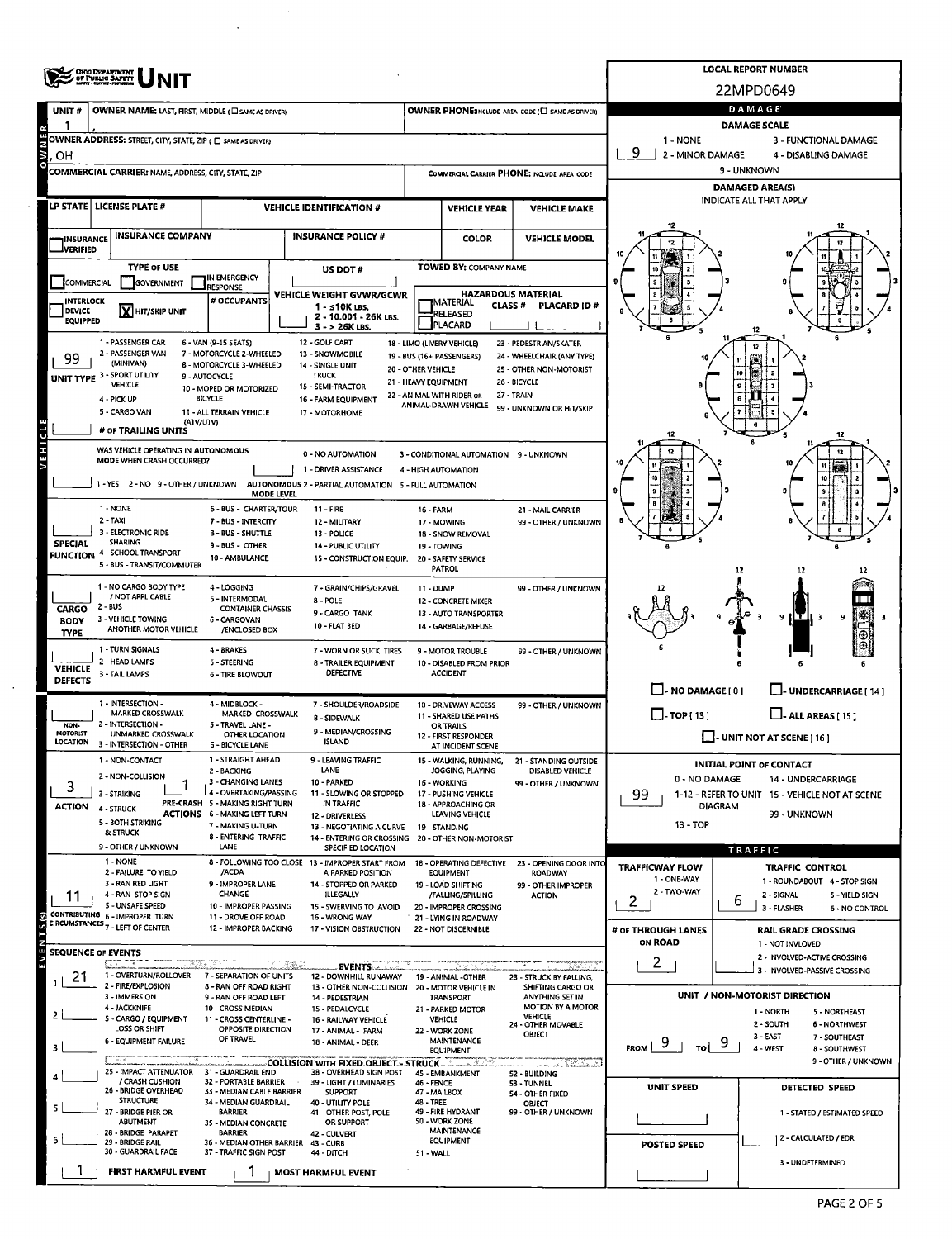|                                  |                                                                                                                                                                                                                                                                                                                                                                                                                                                                                                                                                                                                                                                                                                                                                                                                                                                                                                                                                                                                                                                                                                                                                                                                                                                                                                                                                                                                                                                                                                                                                                                                                                                                                                                                                                                                                                                                                                                                                                                                                                                                                                                                                                                                                                                                                                                                                                                                                                                                                                                                                                                                                                                                                                                                                                                                                                                                                                                                                                                                                                                                                                                                                                                                                                                                                                                                                                                                                                                                                                                                                                                                                                                                                                                                                                                                                                                                                                                                                                                                                                                                                                                                                                                                                                                                                                                                                                                                                                                                                                                                                                                                                                                                                                                                                                                                                                                                                                                                                                                                                                                                                                                                                                                                                                                                                                                                                                                                                                                                                                                                                                                                                                                                                             |                                                     | <b>LOCAL REPORT NUMBER</b>                         |                  |                                                                                                                                                                                                                                                                                                                                                                                                                                                                                                                     |                      |                                                                                                                                                                                                                                                                                                                                                                                                                                                                                                                                                                                                                                                                                                                                                                                                                                                                                                                       |  |  |  |  |  |  |  |  |
|----------------------------------|---------------------------------------------------------------------------------------------------------------------------------------------------------------------------------------------------------------------------------------------------------------------------------------------------------------------------------------------------------------------------------------------------------------------------------------------------------------------------------------------------------------------------------------------------------------------------------------------------------------------------------------------------------------------------------------------------------------------------------------------------------------------------------------------------------------------------------------------------------------------------------------------------------------------------------------------------------------------------------------------------------------------------------------------------------------------------------------------------------------------------------------------------------------------------------------------------------------------------------------------------------------------------------------------------------------------------------------------------------------------------------------------------------------------------------------------------------------------------------------------------------------------------------------------------------------------------------------------------------------------------------------------------------------------------------------------------------------------------------------------------------------------------------------------------------------------------------------------------------------------------------------------------------------------------------------------------------------------------------------------------------------------------------------------------------------------------------------------------------------------------------------------------------------------------------------------------------------------------------------------------------------------------------------------------------------------------------------------------------------------------------------------------------------------------------------------------------------------------------------------------------------------------------------------------------------------------------------------------------------------------------------------------------------------------------------------------------------------------------------------------------------------------------------------------------------------------------------------------------------------------------------------------------------------------------------------------------------------------------------------------------------------------------------------------------------------------------------------------------------------------------------------------------------------------------------------------------------------------------------------------------------------------------------------------------------------------------------------------------------------------------------------------------------------------------------------------------------------------------------------------------------------------------------------------------------------------------------------------------------------------------------------------------------------------------------------------------------------------------------------------------------------------------------------------------------------------------------------------------------------------------------------------------------------------------------------------------------------------------------------------------------------------------------------------------------------------------------------------------------------------------------------------------------------------------------------------------------------------------------------------------------------------------------------------------------------------------------------------------------------------------------------------------------------------------------------------------------------------------------------------------------------------------------------------------------------------------------------------------------------------------------------------------------------------------------------------------------------------------------------------------------------------------------------------------------------------------------------------------------------------------------------------------------------------------------------------------------------------------------------------------------------------------------------------------------------------------------------------------------------------------------------------------------------------------------------------------------------------------------------------------------------------------------------------------------------------------------------------------------------------------------------------------------------------------------------------------------------------------------------------------------------------------------------------------------------------------------------------------------------------------------------------------------------------------------------|-----------------------------------------------------|----------------------------------------------------|------------------|---------------------------------------------------------------------------------------------------------------------------------------------------------------------------------------------------------------------------------------------------------------------------------------------------------------------------------------------------------------------------------------------------------------------------------------------------------------------------------------------------------------------|----------------------|-----------------------------------------------------------------------------------------------------------------------------------------------------------------------------------------------------------------------------------------------------------------------------------------------------------------------------------------------------------------------------------------------------------------------------------------------------------------------------------------------------------------------------------------------------------------------------------------------------------------------------------------------------------------------------------------------------------------------------------------------------------------------------------------------------------------------------------------------------------------------------------------------------------------------|--|--|--|--|--|--|--|--|
|                                  |                                                                                                                                                                                                                                                                                                                                                                                                                                                                                                                                                                                                                                                                                                                                                                                                                                                                                                                                                                                                                                                                                                                                                                                                                                                                                                                                                                                                                                                                                                                                                                                                                                                                                                                                                                                                                                                                                                                                                                                                                                                                                                                                                                                                                                                                                                                                                                                                                                                                                                                                                                                                                                                                                                                                                                                                                                                                                                                                                                                                                                                                                                                                                                                                                                                                                                                                                                                                                                                                                                                                                                                                                                                                                                                                                                                                                                                                                                                                                                                                                                                                                                                                                                                                                                                                                                                                                                                                                                                                                                                                                                                                                                                                                                                                                                                                                                                                                                                                                                                                                                                                                                                                                                                                                                                                                                                                                                                                                                                                                                                                                                                                                                                                                             |                                                     |                                                    |                  |                                                                                                                                                                                                                                                                                                                                                                                                                                                                                                                     |                      |                                                                                                                                                                                                                                                                                                                                                                                                                                                                                                                                                                                                                                                                                                                                                                                                                                                                                                                       |  |  |  |  |  |  |  |  |
| UNIT#                            |                                                                                                                                                                                                                                                                                                                                                                                                                                                                                                                                                                                                                                                                                                                                                                                                                                                                                                                                                                                                                                                                                                                                                                                                                                                                                                                                                                                                                                                                                                                                                                                                                                                                                                                                                                                                                                                                                                                                                                                                                                                                                                                                                                                                                                                                                                                                                                                                                                                                                                                                                                                                                                                                                                                                                                                                                                                                                                                                                                                                                                                                                                                                                                                                                                                                                                                                                                                                                                                                                                                                                                                                                                                                                                                                                                                                                                                                                                                                                                                                                                                                                                                                                                                                                                                                                                                                                                                                                                                                                                                                                                                                                                                                                                                                                                                                                                                                                                                                                                                                                                                                                                                                                                                                                                                                                                                                                                                                                                                                                                                                                                                                                                                                                             |                                                     |                                                    |                  |                                                                                                                                                                                                                                                                                                                                                                                                                                                                                                                     |                      | DAMAGE                                                                                                                                                                                                                                                                                                                                                                                                                                                                                                                                                                                                                                                                                                                                                                                                                                                                                                                |  |  |  |  |  |  |  |  |
| 2                                | BELT, ROBERT, M                                                                                                                                                                                                                                                                                                                                                                                                                                                                                                                                                                                                                                                                                                                                                                                                                                                                                                                                                                                                                                                                                                                                                                                                                                                                                                                                                                                                                                                                                                                                                                                                                                                                                                                                                                                                                                                                                                                                                                                                                                                                                                                                                                                                                                                                                                                                                                                                                                                                                                                                                                                                                                                                                                                                                                                                                                                                                                                                                                                                                                                                                                                                                                                                                                                                                                                                                                                                                                                                                                                                                                                                                                                                                                                                                                                                                                                                                                                                                                                                                                                                                                                                                                                                                                                                                                                                                                                                                                                                                                                                                                                                                                                                                                                                                                                                                                                                                                                                                                                                                                                                                                                                                                                                                                                                                                                                                                                                                                                                                                                                                                                                                                                                             |                                                     |                                                    |                  |                                                                                                                                                                                                                                                                                                                                                                                                                                                                                                                     |                      |                                                                                                                                                                                                                                                                                                                                                                                                                                                                                                                                                                                                                                                                                                                                                                                                                                                                                                                       |  |  |  |  |  |  |  |  |
|                                  |                                                                                                                                                                                                                                                                                                                                                                                                                                                                                                                                                                                                                                                                                                                                                                                                                                                                                                                                                                                                                                                                                                                                                                                                                                                                                                                                                                                                                                                                                                                                                                                                                                                                                                                                                                                                                                                                                                                                                                                                                                                                                                                                                                                                                                                                                                                                                                                                                                                                                                                                                                                                                                                                                                                                                                                                                                                                                                                                                                                                                                                                                                                                                                                                                                                                                                                                                                                                                                                                                                                                                                                                                                                                                                                                                                                                                                                                                                                                                                                                                                                                                                                                                                                                                                                                                                                                                                                                                                                                                                                                                                                                                                                                                                                                                                                                                                                                                                                                                                                                                                                                                                                                                                                                                                                                                                                                                                                                                                                                                                                                                                                                                                                                                             |                                                     |                                                    |                  |                                                                                                                                                                                                                                                                                                                                                                                                                                                                                                                     |                      | 2 <sup>1</sup>                                                                                                                                                                                                                                                                                                                                                                                                                                                                                                                                                                                                                                                                                                                                                                                                                                                                                                        |  |  |  |  |  |  |  |  |
|                                  |                                                                                                                                                                                                                                                                                                                                                                                                                                                                                                                                                                                                                                                                                                                                                                                                                                                                                                                                                                                                                                                                                                                                                                                                                                                                                                                                                                                                                                                                                                                                                                                                                                                                                                                                                                                                                                                                                                                                                                                                                                                                                                                                                                                                                                                                                                                                                                                                                                                                                                                                                                                                                                                                                                                                                                                                                                                                                                                                                                                                                                                                                                                                                                                                                                                                                                                                                                                                                                                                                                                                                                                                                                                                                                                                                                                                                                                                                                                                                                                                                                                                                                                                                                                                                                                                                                                                                                                                                                                                                                                                                                                                                                                                                                                                                                                                                                                                                                                                                                                                                                                                                                                                                                                                                                                                                                                                                                                                                                                                                                                                                                                                                                                                                             |                                                     |                                                    |                  |                                                                                                                                                                                                                                                                                                                                                                                                                                                                                                                     |                      | 9 - UNKNOWN                                                                                                                                                                                                                                                                                                                                                                                                                                                                                                                                                                                                                                                                                                                                                                                                                                                                                                           |  |  |  |  |  |  |  |  |
|                                  |                                                                                                                                                                                                                                                                                                                                                                                                                                                                                                                                                                                                                                                                                                                                                                                                                                                                                                                                                                                                                                                                                                                                                                                                                                                                                                                                                                                                                                                                                                                                                                                                                                                                                                                                                                                                                                                                                                                                                                                                                                                                                                                                                                                                                                                                                                                                                                                                                                                                                                                                                                                                                                                                                                                                                                                                                                                                                                                                                                                                                                                                                                                                                                                                                                                                                                                                                                                                                                                                                                                                                                                                                                                                                                                                                                                                                                                                                                                                                                                                                                                                                                                                                                                                                                                                                                                                                                                                                                                                                                                                                                                                                                                                                                                                                                                                                                                                                                                                                                                                                                                                                                                                                                                                                                                                                                                                                                                                                                                                                                                                                                                                                                                                                             |                                                     |                                                    |                  |                                                                                                                                                                                                                                                                                                                                                                                                                                                                                                                     |                      | <b>DAMAGED AREA(S)</b>                                                                                                                                                                                                                                                                                                                                                                                                                                                                                                                                                                                                                                                                                                                                                                                                                                                                                                |  |  |  |  |  |  |  |  |
|                                  | LP STATE   LICENSE PLATE #                                                                                                                                                                                                                                                                                                                                                                                                                                                                                                                                                                                                                                                                                                                                                                                                                                                                                                                                                                                                                                                                                                                                                                                                                                                                                                                                                                                                                                                                                                                                                                                                                                                                                                                                                                                                                                                                                                                                                                                                                                                                                                                                                                                                                                                                                                                                                                                                                                                                                                                                                                                                                                                                                                                                                                                                                                                                                                                                                                                                                                                                                                                                                                                                                                                                                                                                                                                                                                                                                                                                                                                                                                                                                                                                                                                                                                                                                                                                                                                                                                                                                                                                                                                                                                                                                                                                                                                                                                                                                                                                                                                                                                                                                                                                                                                                                                                                                                                                                                                                                                                                                                                                                                                                                                                                                                                                                                                                                                                                                                                                                                                                                                                                  |                                                     |                                                    |                  |                                                                                                                                                                                                                                                                                                                                                                                                                                                                                                                     |                      |                                                                                                                                                                                                                                                                                                                                                                                                                                                                                                                                                                                                                                                                                                                                                                                                                                                                                                                       |  |  |  |  |  |  |  |  |
| он                               | LORAC55                                                                                                                                                                                                                                                                                                                                                                                                                                                                                                                                                                                                                                                                                                                                                                                                                                                                                                                                                                                                                                                                                                                                                                                                                                                                                                                                                                                                                                                                                                                                                                                                                                                                                                                                                                                                                                                                                                                                                                                                                                                                                                                                                                                                                                                                                                                                                                                                                                                                                                                                                                                                                                                                                                                                                                                                                                                                                                                                                                                                                                                                                                                                                                                                                                                                                                                                                                                                                                                                                                                                                                                                                                                                                                                                                                                                                                                                                                                                                                                                                                                                                                                                                                                                                                                                                                                                                                                                                                                                                                                                                                                                                                                                                                                                                                                                                                                                                                                                                                                                                                                                                                                                                                                                                                                                                                                                                                                                                                                                                                                                                                                                                                                                                     |                                                     |                                                    |                  | 2006                                                                                                                                                                                                                                                                                                                                                                                                                                                                                                                | PONTIAC              |                                                                                                                                                                                                                                                                                                                                                                                                                                                                                                                                                                                                                                                                                                                                                                                                                                                                                                                       |  |  |  |  |  |  |  |  |
| INSURANCE                        |                                                                                                                                                                                                                                                                                                                                                                                                                                                                                                                                                                                                                                                                                                                                                                                                                                                                                                                                                                                                                                                                                                                                                                                                                                                                                                                                                                                                                                                                                                                                                                                                                                                                                                                                                                                                                                                                                                                                                                                                                                                                                                                                                                                                                                                                                                                                                                                                                                                                                                                                                                                                                                                                                                                                                                                                                                                                                                                                                                                                                                                                                                                                                                                                                                                                                                                                                                                                                                                                                                                                                                                                                                                                                                                                                                                                                                                                                                                                                                                                                                                                                                                                                                                                                                                                                                                                                                                                                                                                                                                                                                                                                                                                                                                                                                                                                                                                                                                                                                                                                                                                                                                                                                                                                                                                                                                                                                                                                                                                                                                                                                                                                                                                                             |                                                     |                                                    |                  | <b>COLOR</b>                                                                                                                                                                                                                                                                                                                                                                                                                                                                                                        | <b>VEHICLE MODEL</b> |                                                                                                                                                                                                                                                                                                                                                                                                                                                                                                                                                                                                                                                                                                                                                                                                                                                                                                                       |  |  |  |  |  |  |  |  |
| <b>IVERIFIED</b>                 |                                                                                                                                                                                                                                                                                                                                                                                                                                                                                                                                                                                                                                                                                                                                                                                                                                                                                                                                                                                                                                                                                                                                                                                                                                                                                                                                                                                                                                                                                                                                                                                                                                                                                                                                                                                                                                                                                                                                                                                                                                                                                                                                                                                                                                                                                                                                                                                                                                                                                                                                                                                                                                                                                                                                                                                                                                                                                                                                                                                                                                                                                                                                                                                                                                                                                                                                                                                                                                                                                                                                                                                                                                                                                                                                                                                                                                                                                                                                                                                                                                                                                                                                                                                                                                                                                                                                                                                                                                                                                                                                                                                                                                                                                                                                                                                                                                                                                                                                                                                                                                                                                                                                                                                                                                                                                                                                                                                                                                                                                                                                                                                                                                                                                             |                                                     |                                                    |                  |                                                                                                                                                                                                                                                                                                                                                                                                                                                                                                                     |                      |                                                                                                                                                                                                                                                                                                                                                                                                                                                                                                                                                                                                                                                                                                                                                                                                                                                                                                                       |  |  |  |  |  |  |  |  |
| COMMERCIAL                       |                                                                                                                                                                                                                                                                                                                                                                                                                                                                                                                                                                                                                                                                                                                                                                                                                                                                                                                                                                                                                                                                                                                                                                                                                                                                                                                                                                                                                                                                                                                                                                                                                                                                                                                                                                                                                                                                                                                                                                                                                                                                                                                                                                                                                                                                                                                                                                                                                                                                                                                                                                                                                                                                                                                                                                                                                                                                                                                                                                                                                                                                                                                                                                                                                                                                                                                                                                                                                                                                                                                                                                                                                                                                                                                                                                                                                                                                                                                                                                                                                                                                                                                                                                                                                                                                                                                                                                                                                                                                                                                                                                                                                                                                                                                                                                                                                                                                                                                                                                                                                                                                                                                                                                                                                                                                                                                                                                                                                                                                                                                                                                                                                                                                                             | IN EMERGENCY                                        |                                                    |                  |                                                                                                                                                                                                                                                                                                                                                                                                                                                                                                                     |                      | $\pmb{v}$                                                                                                                                                                                                                                                                                                                                                                                                                                                                                                                                                                                                                                                                                                                                                                                                                                                                                                             |  |  |  |  |  |  |  |  |
| <b>INTERLOCK</b>                 |                                                                                                                                                                                                                                                                                                                                                                                                                                                                                                                                                                                                                                                                                                                                                                                                                                                                                                                                                                                                                                                                                                                                                                                                                                                                                                                                                                                                                                                                                                                                                                                                                                                                                                                                                                                                                                                                                                                                                                                                                                                                                                                                                                                                                                                                                                                                                                                                                                                                                                                                                                                                                                                                                                                                                                                                                                                                                                                                                                                                                                                                                                                                                                                                                                                                                                                                                                                                                                                                                                                                                                                                                                                                                                                                                                                                                                                                                                                                                                                                                                                                                                                                                                                                                                                                                                                                                                                                                                                                                                                                                                                                                                                                                                                                                                                                                                                                                                                                                                                                                                                                                                                                                                                                                                                                                                                                                                                                                                                                                                                                                                                                                                                                                             | # OCCUPANTS                                         |                                                    |                  |                                                                                                                                                                                                                                                                                                                                                                                                                                                                                                                     |                      | <b>DAMAGE SCALE</b><br>1 - NONE<br>3 - FUNCTIONAL DAMAGE<br>2 - MINOR DAMAGE<br>4 - DISABLING DAMAGE<br>INDICATE ALL THAT APPLY<br>9<br><b>IO</b><br>12<br>12<br>12<br>9<br>ΙŦ<br>9<br>$\Box$ - NO DAMAGE [ 0 ]<br>L- UNDERCARRIAGE (14)<br>$\Box$ -TOP[13]<br>$\Box$ - ALL AREAS [ 15 ]<br>$\Box$ - UNIT NOT AT SCENE [ 16 ]<br><b>INITIAL POINT OF CONTACT</b><br>0 - NO DAMAGE<br>14 - UNDERCARRIAGE<br>9<br>1-12 - REFER TO UNIT 15 - VEHICLE NOT AT SCENE<br><b>DIAGRAM</b><br>99 - UNKNOWN<br>13 - TOP<br><b>TRAFFIC</b><br>TRAFFICWAY FLOW<br><b>TRAFFIC CONTROL</b><br>1 - ONE-WAY<br>1 - ROUNDABOUT 4 - STOP SIGN<br>2 - TWO-WAY<br>2 - SIGNAL<br>5 - YIELD SIGN<br>2<br>6<br>3 - FLASHER<br>6 - NO CONTROL<br># OF THROUGH LANES<br><b>RAIL GRADE CROSSING</b><br><b>ON ROAD</b><br>1 - NOT INVLOVED<br>2 - INVOLVED-ACTIVE CROSSING<br>2<br>3 - INVOLVED-PASSIVE CROSSING<br>UNIT / NON-MOTORIST DIRECTION |  |  |  |  |  |  |  |  |
| <b>DEVICE</b><br><b>EQUIPPED</b> | <b>HIT/SKIP UNIT</b>                                                                                                                                                                                                                                                                                                                                                                                                                                                                                                                                                                                                                                                                                                                                                                                                                                                                                                                                                                                                                                                                                                                                                                                                                                                                                                                                                                                                                                                                                                                                                                                                                                                                                                                                                                                                                                                                                                                                                                                                                                                                                                                                                                                                                                                                                                                                                                                                                                                                                                                                                                                                                                                                                                                                                                                                                                                                                                                                                                                                                                                                                                                                                                                                                                                                                                                                                                                                                                                                                                                                                                                                                                                                                                                                                                                                                                                                                                                                                                                                                                                                                                                                                                                                                                                                                                                                                                                                                                                                                                                                                                                                                                                                                                                                                                                                                                                                                                                                                                                                                                                                                                                                                                                                                                                                                                                                                                                                                                                                                                                                                                                                                                                                        |                                                     | 2 - 10.001 - 26K LBS.                              |                  |                                                                                                                                                                                                                                                                                                                                                                                                                                                                                                                     |                      |                                                                                                                                                                                                                                                                                                                                                                                                                                                                                                                                                                                                                                                                                                                                                                                                                                                                                                                       |  |  |  |  |  |  |  |  |
|                                  | ONO DEPARTMENT<br>OF PUBLIC SAFETY<br>WWW.sayer.com/en/<br>22MPD0649<br>OWNER PHONE:INCLUDE AREA CODE (E) SAME AS DRIVER)<br>OWNER NAME: LAST, FIRST, MIDDLE ( C SAME AS DRIVER)<br>330-390-5185<br>OWNER ADDRESS: STREET, CITY, STATE, ZIP ( C SAME AS DRIVER)<br>705 SOUTH WASHINGTON STREET, MILLERSBURG, OH, 44654<br>COMMERCIAL CARRIER: NAME, ADDRESS, CITY, STATE, ZIP<br><b>COMMERCIAL CARRIER PHONE: INCLUDE AREA CODE</b><br><b>VEHICLE IDENTIFICATION #</b><br><b>VEHICLE YEAR</b><br><b>VEHICLE MAKE</b><br>1G2ZH158964289602<br><b>INSURANCE COMPANY</b><br><b>INSURANCE POLICY #</b><br>WHI<br>G6<br>TOWED BY: COMPANY NAME<br><b>TYPE OF USE</b><br>US DOT#<br><b>GOVERNMENT</b><br><b>RESPONSE</b><br><b>HAZARDOUS MATERIAL</b><br>VEHICLE WEIGHT GVWR/GCWR<br>MATERIAL<br><b>CLASS#</b><br><b>PLACARD ID#</b><br>$1 - 510K$ LBS.<br>RELEASED<br>PLACARD<br>3 - > 26K LBS.<br>1 - PASSENGER CAR<br>6 - VAN (9-15 SEATS)<br>12 - GOLF CART<br>23 - PEDESTRIAN/SKATER<br>18 - LIMO (LIVERY VEHICLE)<br>7 - MOTORCYCLE 2-WHEELED<br>13 - SNOWMOBILE<br>24 - WHEELCHAIR (ANY TYPE)<br>19 - BUS (16+ PASSENGERS)<br>(MINIVAN)<br>8 - MOTORCYCLE 3-WHEELED<br>14 - SINGLE UNIT<br>20 - OTHER VEHICLE<br>25 - OTHER NON-MOTORIST<br><b>UNIT TYPE 3 - SPORT UTILITY</b><br><b>TRUCK</b><br>9 - AUTOCYCLE<br>21 - HEAVY EQUIPMENT<br>26 - BICYCLE<br>VEHICLE<br>15 - SEMI-TRACTOR<br>10 - MOPED OR MOTORIZED<br>22 - ANIMAL WITH RIDER OR<br>27 - TRAIN<br><b>BICYCLE</b><br>4 - PICK UP<br>16 - FARM EQUIPMENT<br>ANIMAL-DRAWN VEHICLE<br>99 - UNKNOWN OR HIT/SKIP<br>11 - ALL TERRAIN VEHICLE<br>17 - MOTORHOME<br>(ATV/UTV)<br>WAS VEHICLE OPERATING IN AUTONOMOUS<br>0 - NO AUTOMATION<br>3 - CONDITIONAL AUTOMATION 9 - UNKNOWN<br>MODE WHEN CRASH OCCURRED?<br>0<br>1 - DRIVER ASSISTANCE<br>4 - HIGH AUTOMATION<br>1 - YES 2 - NO 9 - OTHER / UNKNOWN AUTONOMOUS 2 - PARTIAL AUTOMATION 5 - FULL AUTOMATION<br>MODE LEVEL<br>1 - NONE<br>6 - BUS - CHARTER/TOUR<br>$11 - FIRE$<br><b>16 - FARM</b><br>21 - MAIL CARRIER<br>7 - BUS - INTERCITY<br>12 - MILITARY<br>99 - OTHER / UNKNOWN<br>17 - MOWING<br>8 - BUS - SHUTTLE<br>13 - POLICE<br>18 - SNOW REMOVAL<br><b>SHARING</b><br>9 - BUS - OTHER<br>14 - PUBLIC UTILITY<br>19 - TOWING<br>10 - AMBULANCE<br>15 - CONSTRUCTION EQUIP.<br>20 - SAFETY SERVICE<br>5 - BUS - TRANSIT/COMMUTER<br>PATROL<br>1 - NO CARGO BODY TYPE<br>4 - LOGGING<br>7 - GRAIN/CHIPS/GRAVEL<br>11 - DUMP<br>99 - OTHER / UNKNOWN<br>/ NOT APPLICABLE<br>5 - INTERMODAL<br>8 - POLE<br>12 - CONCRETE MIXER<br><b>CONTAINER CHASSIS</b><br>9 - CARGO TANK<br>13 - AUTO TRANSPORTER<br>3 - VEHICLE TOWING<br>6 - CARGOVAN<br>10 - FLAT BED<br>14 - GARBAGE/REFUSE<br>ANOTHER MOTOR VEHICLE<br>/ENCLOSED BOX<br>4 - BRAKES<br>7 - WORN OR SLICK TIRES<br>9 - MOTOR TROUBLE<br>99 - OTHER / UNKNOWN<br>2 - HEAD LAMPS<br>5 - STEERING<br>8 - TRAILER EQUIPMENT<br>10 - DISABLED FROM PRIOR<br><b>DEFECTIVE</b><br><b>ACCIDENT</b><br>3 - TAIL LAMPS<br><b>6 - TIRE BLOWOUT</b><br>4 - MIDBLOCK -<br>7 - SHOULDER/ROADSIDE<br>10 - DRIVEWAY ACCESS<br>99 - OTHER / UNKNOWN<br>MARKED CROSSWALK<br>MARKED CROSSWALK<br><b>11 - SHARED USE PATHS</b><br>8 - SIDEWALK<br>5 - TRAVEL LANE -<br>OR TRAILS<br>9 - MEDIAN/CROSSING<br>UNMARKED CROSSWALK<br>OTHER LOCATION<br>12 - FIRST RESPONDER<br><b>ISLAND</b><br>6 - BICYCLE LANE<br>AT INCIDENT SCENE<br>1 - STRAIGHT AHEAD<br><b>LEAVING TRAFFIC</b><br>15 - WALKING, RUNNING,<br>21 - STANDING OUTSIDE<br>LANE<br>JOGGING, PLAYING<br><b>DISABLED VEHICLE</b><br>2 - BACKING<br>3 - CHANGING LANES<br>10 - PARKED<br>16 - WORKING<br>99 - OTHER / UNKNOWN<br>10<br>4 - OVERTAKING/PASSING<br>11 - SLOWING OR STOPPED<br>17 - PUSHING VEHICLE<br>PRE-CRASH 5 - MAKING RIGHT TURN<br>IN TRAFFIC<br>18 - APPROACHING OR<br>4 - STRUCK<br><b>ACTIONS 6 - MAKING LEFT TURN</b><br>LEAVING VEHICLE<br>12 - DRIVERLESS<br>5 - BOTH STRIKING<br>7 - MAKING U-TURN<br>13 - NEGOTIATING A CURVE<br>19 - STANDING<br><b>&amp; STRUCK</b><br>8 - ENTERING TRAFFIC<br>14 - ENTERING OR CROSSING<br>20 - OTHER NON-MOTORIST<br>9 - OTHER / UNKNOWN<br>LANE<br>SPECIFIED LOCATION<br>1 - NONE<br>8 - FOLLOWING TOO CLOSE 13 - IMPROPER START FROM<br>18 - OPERATING DEFECTIVE 23 - OPENING DOOR INTO<br>/ACDA<br>2 - FAILURE TO YIELD<br>A PARKED POSITION<br><b>EQUIPMENT</b><br><b>ROADWAY</b><br>3 - RAN RED LIGHT<br>9 - IMPROPER LANE<br>14 - STOPPED OR PARKED<br>19 - LOAD SHIFTING<br>99 - OTHER IMPROPER<br>4 - RAN STOP SIGN<br><b>CHANGE</b><br>ILLEGALLY<br>/FALLING/SPILLING<br><b>ACTION</b><br>5 - UNSAFE SPEED<br>10 - IMPROPER PASSING<br>15 - SWERVING TO AVOID<br>20 - IMPROPER CROSSING<br>CONTRIBUTING 6 - IMPROPER TURN<br>11 - DROVE OFF ROAD<br>16 - WRONG WAY<br>21 - LYING IN ROADWAY<br>CIRCUMSTANCES 7 - LEFT OF CENTER<br>12 - IMPROPER BACKING<br>17 - VISION OBSTRUCTION<br>22 - NOT DISCERNIBLE<br>. EVENTS.<br>1 - OVERTURN/ROLLOVER<br>7 - SEPARATION OF UNITS<br>12 - DOWNHILL RUNAWAY<br>19 - ANIMAL -OTHER<br>23 - STRUCK BY FALLING,<br>2 - FIRE/EXPLOSION<br>8 - RAN OFF ROAD RIGHT<br>13 - OTHER NON-COLLISION 20 - MOTOR VEHICLE IN<br>SHIFTING CARGO OR<br>3 - IMMERSION<br>ANYTHING SET IN<br>9 - RAN OFF ROAD LEFT<br>14 - PEDESTRIAN<br><b>TRANSPORT</b><br><b>MOTION BY A MOTOR</b><br><b>4 - JACKKNIFE</b><br>10 - CROSS MEDIAN<br>15 - PEDALCYCLE<br>21 - PARKED MOTOR<br>1 - NORTH<br>5 - NORTHEAST<br><b>VEHICLE</b><br>5 - CARGO / EQUIPMENT<br>11 - CROSS CENTERLINE -<br>VEHICLE<br>16 - RAILWAY VEHICLE<br>2 - SOUTH<br>24 - OTHER MOVABLE<br>6 - NORTHWEST<br><b>LOSS OR SHIFT</b><br>OPPOSITE DIRECTION<br>17 - ANIMAL - FARM<br>22 - WORK ZONE<br>OBJECT |                                                     |                                                    |                  |                                                                                                                                                                                                                                                                                                                                                                                                                                                                                                                     |                      |                                                                                                                                                                                                                                                                                                                                                                                                                                                                                                                                                                                                                                                                                                                                                                                                                                                                                                                       |  |  |  |  |  |  |  |  |
|                                  | 2 - PASSENGER VAN                                                                                                                                                                                                                                                                                                                                                                                                                                                                                                                                                                                                                                                                                                                                                                                                                                                                                                                                                                                                                                                                                                                                                                                                                                                                                                                                                                                                                                                                                                                                                                                                                                                                                                                                                                                                                                                                                                                                                                                                                                                                                                                                                                                                                                                                                                                                                                                                                                                                                                                                                                                                                                                                                                                                                                                                                                                                                                                                                                                                                                                                                                                                                                                                                                                                                                                                                                                                                                                                                                                                                                                                                                                                                                                                                                                                                                                                                                                                                                                                                                                                                                                                                                                                                                                                                                                                                                                                                                                                                                                                                                                                                                                                                                                                                                                                                                                                                                                                                                                                                                                                                                                                                                                                                                                                                                                                                                                                                                                                                                                                                                                                                                                                           |                                                     |                                                    |                  |                                                                                                                                                                                                                                                                                                                                                                                                                                                                                                                     |                      |                                                                                                                                                                                                                                                                                                                                                                                                                                                                                                                                                                                                                                                                                                                                                                                                                                                                                                                       |  |  |  |  |  |  |  |  |
|                                  |                                                                                                                                                                                                                                                                                                                                                                                                                                                                                                                                                                                                                                                                                                                                                                                                                                                                                                                                                                                                                                                                                                                                                                                                                                                                                                                                                                                                                                                                                                                                                                                                                                                                                                                                                                                                                                                                                                                                                                                                                                                                                                                                                                                                                                                                                                                                                                                                                                                                                                                                                                                                                                                                                                                                                                                                                                                                                                                                                                                                                                                                                                                                                                                                                                                                                                                                                                                                                                                                                                                                                                                                                                                                                                                                                                                                                                                                                                                                                                                                                                                                                                                                                                                                                                                                                                                                                                                                                                                                                                                                                                                                                                                                                                                                                                                                                                                                                                                                                                                                                                                                                                                                                                                                                                                                                                                                                                                                                                                                                                                                                                                                                                                                                             |                                                     |                                                    |                  |                                                                                                                                                                                                                                                                                                                                                                                                                                                                                                                     |                      |                                                                                                                                                                                                                                                                                                                                                                                                                                                                                                                                                                                                                                                                                                                                                                                                                                                                                                                       |  |  |  |  |  |  |  |  |
|                                  |                                                                                                                                                                                                                                                                                                                                                                                                                                                                                                                                                                                                                                                                                                                                                                                                                                                                                                                                                                                                                                                                                                                                                                                                                                                                                                                                                                                                                                                                                                                                                                                                                                                                                                                                                                                                                                                                                                                                                                                                                                                                                                                                                                                                                                                                                                                                                                                                                                                                                                                                                                                                                                                                                                                                                                                                                                                                                                                                                                                                                                                                                                                                                                                                                                                                                                                                                                                                                                                                                                                                                                                                                                                                                                                                                                                                                                                                                                                                                                                                                                                                                                                                                                                                                                                                                                                                                                                                                                                                                                                                                                                                                                                                                                                                                                                                                                                                                                                                                                                                                                                                                                                                                                                                                                                                                                                                                                                                                                                                                                                                                                                                                                                                                             |                                                     |                                                    |                  |                                                                                                                                                                                                                                                                                                                                                                                                                                                                                                                     |                      |                                                                                                                                                                                                                                                                                                                                                                                                                                                                                                                                                                                                                                                                                                                                                                                                                                                                                                                       |  |  |  |  |  |  |  |  |
|                                  | 5 - CARGO VAN                                                                                                                                                                                                                                                                                                                                                                                                                                                                                                                                                                                                                                                                                                                                                                                                                                                                                                                                                                                                                                                                                                                                                                                                                                                                                                                                                                                                                                                                                                                                                                                                                                                                                                                                                                                                                                                                                                                                                                                                                                                                                                                                                                                                                                                                                                                                                                                                                                                                                                                                                                                                                                                                                                                                                                                                                                                                                                                                                                                                                                                                                                                                                                                                                                                                                                                                                                                                                                                                                                                                                                                                                                                                                                                                                                                                                                                                                                                                                                                                                                                                                                                                                                                                                                                                                                                                                                                                                                                                                                                                                                                                                                                                                                                                                                                                                                                                                                                                                                                                                                                                                                                                                                                                                                                                                                                                                                                                                                                                                                                                                                                                                                                                               |                                                     |                                                    |                  |                                                                                                                                                                                                                                                                                                                                                                                                                                                                                                                     |                      |                                                                                                                                                                                                                                                                                                                                                                                                                                                                                                                                                                                                                                                                                                                                                                                                                                                                                                                       |  |  |  |  |  |  |  |  |
|                                  | # OF TRAILING UNITS                                                                                                                                                                                                                                                                                                                                                                                                                                                                                                                                                                                                                                                                                                                                                                                                                                                                                                                                                                                                                                                                                                                                                                                                                                                                                                                                                                                                                                                                                                                                                                                                                                                                                                                                                                                                                                                                                                                                                                                                                                                                                                                                                                                                                                                                                                                                                                                                                                                                                                                                                                                                                                                                                                                                                                                                                                                                                                                                                                                                                                                                                                                                                                                                                                                                                                                                                                                                                                                                                                                                                                                                                                                                                                                                                                                                                                                                                                                                                                                                                                                                                                                                                                                                                                                                                                                                                                                                                                                                                                                                                                                                                                                                                                                                                                                                                                                                                                                                                                                                                                                                                                                                                                                                                                                                                                                                                                                                                                                                                                                                                                                                                                                                         |                                                     |                                                    |                  |                                                                                                                                                                                                                                                                                                                                                                                                                                                                                                                     |                      |                                                                                                                                                                                                                                                                                                                                                                                                                                                                                                                                                                                                                                                                                                                                                                                                                                                                                                                       |  |  |  |  |  |  |  |  |
| <b>VEHICLE</b>                   |                                                                                                                                                                                                                                                                                                                                                                                                                                                                                                                                                                                                                                                                                                                                                                                                                                                                                                                                                                                                                                                                                                                                                                                                                                                                                                                                                                                                                                                                                                                                                                                                                                                                                                                                                                                                                                                                                                                                                                                                                                                                                                                                                                                                                                                                                                                                                                                                                                                                                                                                                                                                                                                                                                                                                                                                                                                                                                                                                                                                                                                                                                                                                                                                                                                                                                                                                                                                                                                                                                                                                                                                                                                                                                                                                                                                                                                                                                                                                                                                                                                                                                                                                                                                                                                                                                                                                                                                                                                                                                                                                                                                                                                                                                                                                                                                                                                                                                                                                                                                                                                                                                                                                                                                                                                                                                                                                                                                                                                                                                                                                                                                                                                                                             |                                                     |                                                    |                  |                                                                                                                                                                                                                                                                                                                                                                                                                                                                                                                     |                      |                                                                                                                                                                                                                                                                                                                                                                                                                                                                                                                                                                                                                                                                                                                                                                                                                                                                                                                       |  |  |  |  |  |  |  |  |
|                                  |                                                                                                                                                                                                                                                                                                                                                                                                                                                                                                                                                                                                                                                                                                                                                                                                                                                                                                                                                                                                                                                                                                                                                                                                                                                                                                                                                                                                                                                                                                                                                                                                                                                                                                                                                                                                                                                                                                                                                                                                                                                                                                                                                                                                                                                                                                                                                                                                                                                                                                                                                                                                                                                                                                                                                                                                                                                                                                                                                                                                                                                                                                                                                                                                                                                                                                                                                                                                                                                                                                                                                                                                                                                                                                                                                                                                                                                                                                                                                                                                                                                                                                                                                                                                                                                                                                                                                                                                                                                                                                                                                                                                                                                                                                                                                                                                                                                                                                                                                                                                                                                                                                                                                                                                                                                                                                                                                                                                                                                                                                                                                                                                                                                                                             |                                                     |                                                    |                  |                                                                                                                                                                                                                                                                                                                                                                                                                                                                                                                     |                      |                                                                                                                                                                                                                                                                                                                                                                                                                                                                                                                                                                                                                                                                                                                                                                                                                                                                                                                       |  |  |  |  |  |  |  |  |
|                                  |                                                                                                                                                                                                                                                                                                                                                                                                                                                                                                                                                                                                                                                                                                                                                                                                                                                                                                                                                                                                                                                                                                                                                                                                                                                                                                                                                                                                                                                                                                                                                                                                                                                                                                                                                                                                                                                                                                                                                                                                                                                                                                                                                                                                                                                                                                                                                                                                                                                                                                                                                                                                                                                                                                                                                                                                                                                                                                                                                                                                                                                                                                                                                                                                                                                                                                                                                                                                                                                                                                                                                                                                                                                                                                                                                                                                                                                                                                                                                                                                                                                                                                                                                                                                                                                                                                                                                                                                                                                                                                                                                                                                                                                                                                                                                                                                                                                                                                                                                                                                                                                                                                                                                                                                                                                                                                                                                                                                                                                                                                                                                                                                                                                                                             |                                                     |                                                    |                  |                                                                                                                                                                                                                                                                                                                                                                                                                                                                                                                     |                      |                                                                                                                                                                                                                                                                                                                                                                                                                                                                                                                                                                                                                                                                                                                                                                                                                                                                                                                       |  |  |  |  |  |  |  |  |
|                                  |                                                                                                                                                                                                                                                                                                                                                                                                                                                                                                                                                                                                                                                                                                                                                                                                                                                                                                                                                                                                                                                                                                                                                                                                                                                                                                                                                                                                                                                                                                                                                                                                                                                                                                                                                                                                                                                                                                                                                                                                                                                                                                                                                                                                                                                                                                                                                                                                                                                                                                                                                                                                                                                                                                                                                                                                                                                                                                                                                                                                                                                                                                                                                                                                                                                                                                                                                                                                                                                                                                                                                                                                                                                                                                                                                                                                                                                                                                                                                                                                                                                                                                                                                                                                                                                                                                                                                                                                                                                                                                                                                                                                                                                                                                                                                                                                                                                                                                                                                                                                                                                                                                                                                                                                                                                                                                                                                                                                                                                                                                                                                                                                                                                                                             |                                                     |                                                    |                  |                                                                                                                                                                                                                                                                                                                                                                                                                                                                                                                     |                      |                                                                                                                                                                                                                                                                                                                                                                                                                                                                                                                                                                                                                                                                                                                                                                                                                                                                                                                       |  |  |  |  |  |  |  |  |
|                                  | 2 - TAXI                                                                                                                                                                                                                                                                                                                                                                                                                                                                                                                                                                                                                                                                                                                                                                                                                                                                                                                                                                                                                                                                                                                                                                                                                                                                                                                                                                                                                                                                                                                                                                                                                                                                                                                                                                                                                                                                                                                                                                                                                                                                                                                                                                                                                                                                                                                                                                                                                                                                                                                                                                                                                                                                                                                                                                                                                                                                                                                                                                                                                                                                                                                                                                                                                                                                                                                                                                                                                                                                                                                                                                                                                                                                                                                                                                                                                                                                                                                                                                                                                                                                                                                                                                                                                                                                                                                                                                                                                                                                                                                                                                                                                                                                                                                                                                                                                                                                                                                                                                                                                                                                                                                                                                                                                                                                                                                                                                                                                                                                                                                                                                                                                                                                                    |                                                     |                                                    |                  |                                                                                                                                                                                                                                                                                                                                                                                                                                                                                                                     |                      |                                                                                                                                                                                                                                                                                                                                                                                                                                                                                                                                                                                                                                                                                                                                                                                                                                                                                                                       |  |  |  |  |  |  |  |  |
| <b>SPECIAL</b>                   | 3 - ELECTRONIC RIDE                                                                                                                                                                                                                                                                                                                                                                                                                                                                                                                                                                                                                                                                                                                                                                                                                                                                                                                                                                                                                                                                                                                                                                                                                                                                                                                                                                                                                                                                                                                                                                                                                                                                                                                                                                                                                                                                                                                                                                                                                                                                                                                                                                                                                                                                                                                                                                                                                                                                                                                                                                                                                                                                                                                                                                                                                                                                                                                                                                                                                                                                                                                                                                                                                                                                                                                                                                                                                                                                                                                                                                                                                                                                                                                                                                                                                                                                                                                                                                                                                                                                                                                                                                                                                                                                                                                                                                                                                                                                                                                                                                                                                                                                                                                                                                                                                                                                                                                                                                                                                                                                                                                                                                                                                                                                                                                                                                                                                                                                                                                                                                                                                                                                         |                                                     |                                                    |                  |                                                                                                                                                                                                                                                                                                                                                                                                                                                                                                                     |                      |                                                                                                                                                                                                                                                                                                                                                                                                                                                                                                                                                                                                                                                                                                                                                                                                                                                                                                                       |  |  |  |  |  |  |  |  |
|                                  | <b>FUNCTION 4 - SCHOOL TRANSPORT</b>                                                                                                                                                                                                                                                                                                                                                                                                                                                                                                                                                                                                                                                                                                                                                                                                                                                                                                                                                                                                                                                                                                                                                                                                                                                                                                                                                                                                                                                                                                                                                                                                                                                                                                                                                                                                                                                                                                                                                                                                                                                                                                                                                                                                                                                                                                                                                                                                                                                                                                                                                                                                                                                                                                                                                                                                                                                                                                                                                                                                                                                                                                                                                                                                                                                                                                                                                                                                                                                                                                                                                                                                                                                                                                                                                                                                                                                                                                                                                                                                                                                                                                                                                                                                                                                                                                                                                                                                                                                                                                                                                                                                                                                                                                                                                                                                                                                                                                                                                                                                                                                                                                                                                                                                                                                                                                                                                                                                                                                                                                                                                                                                                                                        |                                                     |                                                    |                  |                                                                                                                                                                                                                                                                                                                                                                                                                                                                                                                     |                      |                                                                                                                                                                                                                                                                                                                                                                                                                                                                                                                                                                                                                                                                                                                                                                                                                                                                                                                       |  |  |  |  |  |  |  |  |
|                                  |                                                                                                                                                                                                                                                                                                                                                                                                                                                                                                                                                                                                                                                                                                                                                                                                                                                                                                                                                                                                                                                                                                                                                                                                                                                                                                                                                                                                                                                                                                                                                                                                                                                                                                                                                                                                                                                                                                                                                                                                                                                                                                                                                                                                                                                                                                                                                                                                                                                                                                                                                                                                                                                                                                                                                                                                                                                                                                                                                                                                                                                                                                                                                                                                                                                                                                                                                                                                                                                                                                                                                                                                                                                                                                                                                                                                                                                                                                                                                                                                                                                                                                                                                                                                                                                                                                                                                                                                                                                                                                                                                                                                                                                                                                                                                                                                                                                                                                                                                                                                                                                                                                                                                                                                                                                                                                                                                                                                                                                                                                                                                                                                                                                                                             |                                                     |                                                    |                  |                                                                                                                                                                                                                                                                                                                                                                                                                                                                                                                     |                      |                                                                                                                                                                                                                                                                                                                                                                                                                                                                                                                                                                                                                                                                                                                                                                                                                                                                                                                       |  |  |  |  |  |  |  |  |
|                                  |                                                                                                                                                                                                                                                                                                                                                                                                                                                                                                                                                                                                                                                                                                                                                                                                                                                                                                                                                                                                                                                                                                                                                                                                                                                                                                                                                                                                                                                                                                                                                                                                                                                                                                                                                                                                                                                                                                                                                                                                                                                                                                                                                                                                                                                                                                                                                                                                                                                                                                                                                                                                                                                                                                                                                                                                                                                                                                                                                                                                                                                                                                                                                                                                                                                                                                                                                                                                                                                                                                                                                                                                                                                                                                                                                                                                                                                                                                                                                                                                                                                                                                                                                                                                                                                                                                                                                                                                                                                                                                                                                                                                                                                                                                                                                                                                                                                                                                                                                                                                                                                                                                                                                                                                                                                                                                                                                                                                                                                                                                                                                                                                                                                                                             |                                                     |                                                    |                  |                                                                                                                                                                                                                                                                                                                                                                                                                                                                                                                     |                      |                                                                                                                                                                                                                                                                                                                                                                                                                                                                                                                                                                                                                                                                                                                                                                                                                                                                                                                       |  |  |  |  |  |  |  |  |
| <b>CARGO</b>                     | 2 - BUS                                                                                                                                                                                                                                                                                                                                                                                                                                                                                                                                                                                                                                                                                                                                                                                                                                                                                                                                                                                                                                                                                                                                                                                                                                                                                                                                                                                                                                                                                                                                                                                                                                                                                                                                                                                                                                                                                                                                                                                                                                                                                                                                                                                                                                                                                                                                                                                                                                                                                                                                                                                                                                                                                                                                                                                                                                                                                                                                                                                                                                                                                                                                                                                                                                                                                                                                                                                                                                                                                                                                                                                                                                                                                                                                                                                                                                                                                                                                                                                                                                                                                                                                                                                                                                                                                                                                                                                                                                                                                                                                                                                                                                                                                                                                                                                                                                                                                                                                                                                                                                                                                                                                                                                                                                                                                                                                                                                                                                                                                                                                                                                                                                                                                     |                                                     |                                                    |                  |                                                                                                                                                                                                                                                                                                                                                                                                                                                                                                                     |                      |                                                                                                                                                                                                                                                                                                                                                                                                                                                                                                                                                                                                                                                                                                                                                                                                                                                                                                                       |  |  |  |  |  |  |  |  |
| <b>BODY</b><br><b>TYPE</b>       |                                                                                                                                                                                                                                                                                                                                                                                                                                                                                                                                                                                                                                                                                                                                                                                                                                                                                                                                                                                                                                                                                                                                                                                                                                                                                                                                                                                                                                                                                                                                                                                                                                                                                                                                                                                                                                                                                                                                                                                                                                                                                                                                                                                                                                                                                                                                                                                                                                                                                                                                                                                                                                                                                                                                                                                                                                                                                                                                                                                                                                                                                                                                                                                                                                                                                                                                                                                                                                                                                                                                                                                                                                                                                                                                                                                                                                                                                                                                                                                                                                                                                                                                                                                                                                                                                                                                                                                                                                                                                                                                                                                                                                                                                                                                                                                                                                                                                                                                                                                                                                                                                                                                                                                                                                                                                                                                                                                                                                                                                                                                                                                                                                                                                             |                                                     |                                                    |                  |                                                                                                                                                                                                                                                                                                                                                                                                                                                                                                                     |                      |                                                                                                                                                                                                                                                                                                                                                                                                                                                                                                                                                                                                                                                                                                                                                                                                                                                                                                                       |  |  |  |  |  |  |  |  |
|                                  | 1 - TURN SIGNALS                                                                                                                                                                                                                                                                                                                                                                                                                                                                                                                                                                                                                                                                                                                                                                                                                                                                                                                                                                                                                                                                                                                                                                                                                                                                                                                                                                                                                                                                                                                                                                                                                                                                                                                                                                                                                                                                                                                                                                                                                                                                                                                                                                                                                                                                                                                                                                                                                                                                                                                                                                                                                                                                                                                                                                                                                                                                                                                                                                                                                                                                                                                                                                                                                                                                                                                                                                                                                                                                                                                                                                                                                                                                                                                                                                                                                                                                                                                                                                                                                                                                                                                                                                                                                                                                                                                                                                                                                                                                                                                                                                                                                                                                                                                                                                                                                                                                                                                                                                                                                                                                                                                                                                                                                                                                                                                                                                                                                                                                                                                                                                                                                                                                            |                                                     |                                                    |                  |                                                                                                                                                                                                                                                                                                                                                                                                                                                                                                                     |                      |                                                                                                                                                                                                                                                                                                                                                                                                                                                                                                                                                                                                                                                                                                                                                                                                                                                                                                                       |  |  |  |  |  |  |  |  |
| <b>VEHICLE</b>                   |                                                                                                                                                                                                                                                                                                                                                                                                                                                                                                                                                                                                                                                                                                                                                                                                                                                                                                                                                                                                                                                                                                                                                                                                                                                                                                                                                                                                                                                                                                                                                                                                                                                                                                                                                                                                                                                                                                                                                                                                                                                                                                                                                                                                                                                                                                                                                                                                                                                                                                                                                                                                                                                                                                                                                                                                                                                                                                                                                                                                                                                                                                                                                                                                                                                                                                                                                                                                                                                                                                                                                                                                                                                                                                                                                                                                                                                                                                                                                                                                                                                                                                                                                                                                                                                                                                                                                                                                                                                                                                                                                                                                                                                                                                                                                                                                                                                                                                                                                                                                                                                                                                                                                                                                                                                                                                                                                                                                                                                                                                                                                                                                                                                                                             |                                                     |                                                    |                  |                                                                                                                                                                                                                                                                                                                                                                                                                                                                                                                     |                      |                                                                                                                                                                                                                                                                                                                                                                                                                                                                                                                                                                                                                                                                                                                                                                                                                                                                                                                       |  |  |  |  |  |  |  |  |
| <b>DEFECTS</b>                   |                                                                                                                                                                                                                                                                                                                                                                                                                                                                                                                                                                                                                                                                                                                                                                                                                                                                                                                                                                                                                                                                                                                                                                                                                                                                                                                                                                                                                                                                                                                                                                                                                                                                                                                                                                                                                                                                                                                                                                                                                                                                                                                                                                                                                                                                                                                                                                                                                                                                                                                                                                                                                                                                                                                                                                                                                                                                                                                                                                                                                                                                                                                                                                                                                                                                                                                                                                                                                                                                                                                                                                                                                                                                                                                                                                                                                                                                                                                                                                                                                                                                                                                                                                                                                                                                                                                                                                                                                                                                                                                                                                                                                                                                                                                                                                                                                                                                                                                                                                                                                                                                                                                                                                                                                                                                                                                                                                                                                                                                                                                                                                                                                                                                                             |                                                     |                                                    |                  |                                                                                                                                                                                                                                                                                                                                                                                                                                                                                                                     |                      |                                                                                                                                                                                                                                                                                                                                                                                                                                                                                                                                                                                                                                                                                                                                                                                                                                                                                                                       |  |  |  |  |  |  |  |  |
|                                  | 1 - INTERSECTION -                                                                                                                                                                                                                                                                                                                                                                                                                                                                                                                                                                                                                                                                                                                                                                                                                                                                                                                                                                                                                                                                                                                                                                                                                                                                                                                                                                                                                                                                                                                                                                                                                                                                                                                                                                                                                                                                                                                                                                                                                                                                                                                                                                                                                                                                                                                                                                                                                                                                                                                                                                                                                                                                                                                                                                                                                                                                                                                                                                                                                                                                                                                                                                                                                                                                                                                                                                                                                                                                                                                                                                                                                                                                                                                                                                                                                                                                                                                                                                                                                                                                                                                                                                                                                                                                                                                                                                                                                                                                                                                                                                                                                                                                                                                                                                                                                                                                                                                                                                                                                                                                                                                                                                                                                                                                                                                                                                                                                                                                                                                                                                                                                                                                          |                                                     |                                                    |                  |                                                                                                                                                                                                                                                                                                                                                                                                                                                                                                                     |                      |                                                                                                                                                                                                                                                                                                                                                                                                                                                                                                                                                                                                                                                                                                                                                                                                                                                                                                                       |  |  |  |  |  |  |  |  |
| NON-                             | 2 - INTERSECTION -                                                                                                                                                                                                                                                                                                                                                                                                                                                                                                                                                                                                                                                                                                                                                                                                                                                                                                                                                                                                                                                                                                                                                                                                                                                                                                                                                                                                                                                                                                                                                                                                                                                                                                                                                                                                                                                                                                                                                                                                                                                                                                                                                                                                                                                                                                                                                                                                                                                                                                                                                                                                                                                                                                                                                                                                                                                                                                                                                                                                                                                                                                                                                                                                                                                                                                                                                                                                                                                                                                                                                                                                                                                                                                                                                                                                                                                                                                                                                                                                                                                                                                                                                                                                                                                                                                                                                                                                                                                                                                                                                                                                                                                                                                                                                                                                                                                                                                                                                                                                                                                                                                                                                                                                                                                                                                                                                                                                                                                                                                                                                                                                                                                                          |                                                     |                                                    |                  |                                                                                                                                                                                                                                                                                                                                                                                                                                                                                                                     |                      |                                                                                                                                                                                                                                                                                                                                                                                                                                                                                                                                                                                                                                                                                                                                                                                                                                                                                                                       |  |  |  |  |  |  |  |  |
| <b>MOTORIST</b><br>LOCATION      | 3 - INTERSECTION - OTHER                                                                                                                                                                                                                                                                                                                                                                                                                                                                                                                                                                                                                                                                                                                                                                                                                                                                                                                                                                                                                                                                                                                                                                                                                                                                                                                                                                                                                                                                                                                                                                                                                                                                                                                                                                                                                                                                                                                                                                                                                                                                                                                                                                                                                                                                                                                                                                                                                                                                                                                                                                                                                                                                                                                                                                                                                                                                                                                                                                                                                                                                                                                                                                                                                                                                                                                                                                                                                                                                                                                                                                                                                                                                                                                                                                                                                                                                                                                                                                                                                                                                                                                                                                                                                                                                                                                                                                                                                                                                                                                                                                                                                                                                                                                                                                                                                                                                                                                                                                                                                                                                                                                                                                                                                                                                                                                                                                                                                                                                                                                                                                                                                                                                    |                                                     |                                                    |                  |                                                                                                                                                                                                                                                                                                                                                                                                                                                                                                                     |                      |                                                                                                                                                                                                                                                                                                                                                                                                                                                                                                                                                                                                                                                                                                                                                                                                                                                                                                                       |  |  |  |  |  |  |  |  |
|                                  | 1 - NON-CONTACT                                                                                                                                                                                                                                                                                                                                                                                                                                                                                                                                                                                                                                                                                                                                                                                                                                                                                                                                                                                                                                                                                                                                                                                                                                                                                                                                                                                                                                                                                                                                                                                                                                                                                                                                                                                                                                                                                                                                                                                                                                                                                                                                                                                                                                                                                                                                                                                                                                                                                                                                                                                                                                                                                                                                                                                                                                                                                                                                                                                                                                                                                                                                                                                                                                                                                                                                                                                                                                                                                                                                                                                                                                                                                                                                                                                                                                                                                                                                                                                                                                                                                                                                                                                                                                                                                                                                                                                                                                                                                                                                                                                                                                                                                                                                                                                                                                                                                                                                                                                                                                                                                                                                                                                                                                                                                                                                                                                                                                                                                                                                                                                                                                                                             |                                                     |                                                    |                  |                                                                                                                                                                                                                                                                                                                                                                                                                                                                                                                     |                      |                                                                                                                                                                                                                                                                                                                                                                                                                                                                                                                                                                                                                                                                                                                                                                                                                                                                                                                       |  |  |  |  |  |  |  |  |
| 4                                | 2 - NON-COLLISION                                                                                                                                                                                                                                                                                                                                                                                                                                                                                                                                                                                                                                                                                                                                                                                                                                                                                                                                                                                                                                                                                                                                                                                                                                                                                                                                                                                                                                                                                                                                                                                                                                                                                                                                                                                                                                                                                                                                                                                                                                                                                                                                                                                                                                                                                                                                                                                                                                                                                                                                                                                                                                                                                                                                                                                                                                                                                                                                                                                                                                                                                                                                                                                                                                                                                                                                                                                                                                                                                                                                                                                                                                                                                                                                                                                                                                                                                                                                                                                                                                                                                                                                                                                                                                                                                                                                                                                                                                                                                                                                                                                                                                                                                                                                                                                                                                                                                                                                                                                                                                                                                                                                                                                                                                                                                                                                                                                                                                                                                                                                                                                                                                                                           |                                                     |                                                    |                  |                                                                                                                                                                                                                                                                                                                                                                                                                                                                                                                     |                      |                                                                                                                                                                                                                                                                                                                                                                                                                                                                                                                                                                                                                                                                                                                                                                                                                                                                                                                       |  |  |  |  |  |  |  |  |
| <b>ACTION</b>                    | 3 - STRIKING                                                                                                                                                                                                                                                                                                                                                                                                                                                                                                                                                                                                                                                                                                                                                                                                                                                                                                                                                                                                                                                                                                                                                                                                                                                                                                                                                                                                                                                                                                                                                                                                                                                                                                                                                                                                                                                                                                                                                                                                                                                                                                                                                                                                                                                                                                                                                                                                                                                                                                                                                                                                                                                                                                                                                                                                                                                                                                                                                                                                                                                                                                                                                                                                                                                                                                                                                                                                                                                                                                                                                                                                                                                                                                                                                                                                                                                                                                                                                                                                                                                                                                                                                                                                                                                                                                                                                                                                                                                                                                                                                                                                                                                                                                                                                                                                                                                                                                                                                                                                                                                                                                                                                                                                                                                                                                                                                                                                                                                                                                                                                                                                                                                                                |                                                     |                                                    |                  |                                                                                                                                                                                                                                                                                                                                                                                                                                                                                                                     |                      |                                                                                                                                                                                                                                                                                                                                                                                                                                                                                                                                                                                                                                                                                                                                                                                                                                                                                                                       |  |  |  |  |  |  |  |  |
|                                  |                                                                                                                                                                                                                                                                                                                                                                                                                                                                                                                                                                                                                                                                                                                                                                                                                                                                                                                                                                                                                                                                                                                                                                                                                                                                                                                                                                                                                                                                                                                                                                                                                                                                                                                                                                                                                                                                                                                                                                                                                                                                                                                                                                                                                                                                                                                                                                                                                                                                                                                                                                                                                                                                                                                                                                                                                                                                                                                                                                                                                                                                                                                                                                                                                                                                                                                                                                                                                                                                                                                                                                                                                                                                                                                                                                                                                                                                                                                                                                                                                                                                                                                                                                                                                                                                                                                                                                                                                                                                                                                                                                                                                                                                                                                                                                                                                                                                                                                                                                                                                                                                                                                                                                                                                                                                                                                                                                                                                                                                                                                                                                                                                                                                                             |                                                     |                                                    |                  | $3 - EAST$<br>7 - SOUTHEAST<br>MAINTENANCE<br>3<br><b>FROM</b><br>4 - WEST<br>TO<br><b>8 - SOUTHWEST</b><br><b>EQUIPMENT</b><br>9 - OTHER / UNKNOWN<br>45 - EMBANKMENT<br>52 - BUILDING<br>46 - FENCE<br>53 - TUNNEL<br><b>UNIT SPEED</b><br>DETECTED SPEED<br>47 - MAILBOX<br>54 - OTHER FIXED<br>OBJECT<br>49 - FIRE HYDRANT<br>99 - OTHER / UNKNOWN<br>1 - STATED / ESTIMATED SPEED<br>0<br>50 - WORK ZONE<br>MAINTENANCE<br>2 - CALCULATED / EDR<br><b>EQUIPMENT</b><br><b>POSTED SPEED</b><br>3 - UNDETERMINED |                      |                                                                                                                                                                                                                                                                                                                                                                                                                                                                                                                                                                                                                                                                                                                                                                                                                                                                                                                       |  |  |  |  |  |  |  |  |
|                                  |                                                                                                                                                                                                                                                                                                                                                                                                                                                                                                                                                                                                                                                                                                                                                                                                                                                                                                                                                                                                                                                                                                                                                                                                                                                                                                                                                                                                                                                                                                                                                                                                                                                                                                                                                                                                                                                                                                                                                                                                                                                                                                                                                                                                                                                                                                                                                                                                                                                                                                                                                                                                                                                                                                                                                                                                                                                                                                                                                                                                                                                                                                                                                                                                                                                                                                                                                                                                                                                                                                                                                                                                                                                                                                                                                                                                                                                                                                                                                                                                                                                                                                                                                                                                                                                                                                                                                                                                                                                                                                                                                                                                                                                                                                                                                                                                                                                                                                                                                                                                                                                                                                                                                                                                                                                                                                                                                                                                                                                                                                                                                                                                                                                                                             |                                                     |                                                    |                  |                                                                                                                                                                                                                                                                                                                                                                                                                                                                                                                     |                      |                                                                                                                                                                                                                                                                                                                                                                                                                                                                                                                                                                                                                                                                                                                                                                                                                                                                                                                       |  |  |  |  |  |  |  |  |
|                                  |                                                                                                                                                                                                                                                                                                                                                                                                                                                                                                                                                                                                                                                                                                                                                                                                                                                                                                                                                                                                                                                                                                                                                                                                                                                                                                                                                                                                                                                                                                                                                                                                                                                                                                                                                                                                                                                                                                                                                                                                                                                                                                                                                                                                                                                                                                                                                                                                                                                                                                                                                                                                                                                                                                                                                                                                                                                                                                                                                                                                                                                                                                                                                                                                                                                                                                                                                                                                                                                                                                                                                                                                                                                                                                                                                                                                                                                                                                                                                                                                                                                                                                                                                                                                                                                                                                                                                                                                                                                                                                                                                                                                                                                                                                                                                                                                                                                                                                                                                                                                                                                                                                                                                                                                                                                                                                                                                                                                                                                                                                                                                                                                                                                                                             |                                                     |                                                    |                  |                                                                                                                                                                                                                                                                                                                                                                                                                                                                                                                     |                      |                                                                                                                                                                                                                                                                                                                                                                                                                                                                                                                                                                                                                                                                                                                                                                                                                                                                                                                       |  |  |  |  |  |  |  |  |
|                                  |                                                                                                                                                                                                                                                                                                                                                                                                                                                                                                                                                                                                                                                                                                                                                                                                                                                                                                                                                                                                                                                                                                                                                                                                                                                                                                                                                                                                                                                                                                                                                                                                                                                                                                                                                                                                                                                                                                                                                                                                                                                                                                                                                                                                                                                                                                                                                                                                                                                                                                                                                                                                                                                                                                                                                                                                                                                                                                                                                                                                                                                                                                                                                                                                                                                                                                                                                                                                                                                                                                                                                                                                                                                                                                                                                                                                                                                                                                                                                                                                                                                                                                                                                                                                                                                                                                                                                                                                                                                                                                                                                                                                                                                                                                                                                                                                                                                                                                                                                                                                                                                                                                                                                                                                                                                                                                                                                                                                                                                                                                                                                                                                                                                                                             |                                                     |                                                    |                  |                                                                                                                                                                                                                                                                                                                                                                                                                                                                                                                     |                      |                                                                                                                                                                                                                                                                                                                                                                                                                                                                                                                                                                                                                                                                                                                                                                                                                                                                                                                       |  |  |  |  |  |  |  |  |
|                                  |                                                                                                                                                                                                                                                                                                                                                                                                                                                                                                                                                                                                                                                                                                                                                                                                                                                                                                                                                                                                                                                                                                                                                                                                                                                                                                                                                                                                                                                                                                                                                                                                                                                                                                                                                                                                                                                                                                                                                                                                                                                                                                                                                                                                                                                                                                                                                                                                                                                                                                                                                                                                                                                                                                                                                                                                                                                                                                                                                                                                                                                                                                                                                                                                                                                                                                                                                                                                                                                                                                                                                                                                                                                                                                                                                                                                                                                                                                                                                                                                                                                                                                                                                                                                                                                                                                                                                                                                                                                                                                                                                                                                                                                                                                                                                                                                                                                                                                                                                                                                                                                                                                                                                                                                                                                                                                                                                                                                                                                                                                                                                                                                                                                                                             |                                                     |                                                    |                  |                                                                                                                                                                                                                                                                                                                                                                                                                                                                                                                     |                      |                                                                                                                                                                                                                                                                                                                                                                                                                                                                                                                                                                                                                                                                                                                                                                                                                                                                                                                       |  |  |  |  |  |  |  |  |
|                                  |                                                                                                                                                                                                                                                                                                                                                                                                                                                                                                                                                                                                                                                                                                                                                                                                                                                                                                                                                                                                                                                                                                                                                                                                                                                                                                                                                                                                                                                                                                                                                                                                                                                                                                                                                                                                                                                                                                                                                                                                                                                                                                                                                                                                                                                                                                                                                                                                                                                                                                                                                                                                                                                                                                                                                                                                                                                                                                                                                                                                                                                                                                                                                                                                                                                                                                                                                                                                                                                                                                                                                                                                                                                                                                                                                                                                                                                                                                                                                                                                                                                                                                                                                                                                                                                                                                                                                                                                                                                                                                                                                                                                                                                                                                                                                                                                                                                                                                                                                                                                                                                                                                                                                                                                                                                                                                                                                                                                                                                                                                                                                                                                                                                                                             |                                                     |                                                    |                  |                                                                                                                                                                                                                                                                                                                                                                                                                                                                                                                     |                      |                                                                                                                                                                                                                                                                                                                                                                                                                                                                                                                                                                                                                                                                                                                                                                                                                                                                                                                       |  |  |  |  |  |  |  |  |
|                                  |                                                                                                                                                                                                                                                                                                                                                                                                                                                                                                                                                                                                                                                                                                                                                                                                                                                                                                                                                                                                                                                                                                                                                                                                                                                                                                                                                                                                                                                                                                                                                                                                                                                                                                                                                                                                                                                                                                                                                                                                                                                                                                                                                                                                                                                                                                                                                                                                                                                                                                                                                                                                                                                                                                                                                                                                                                                                                                                                                                                                                                                                                                                                                                                                                                                                                                                                                                                                                                                                                                                                                                                                                                                                                                                                                                                                                                                                                                                                                                                                                                                                                                                                                                                                                                                                                                                                                                                                                                                                                                                                                                                                                                                                                                                                                                                                                                                                                                                                                                                                                                                                                                                                                                                                                                                                                                                                                                                                                                                                                                                                                                                                                                                                                             |                                                     |                                                    |                  |                                                                                                                                                                                                                                                                                                                                                                                                                                                                                                                     |                      |                                                                                                                                                                                                                                                                                                                                                                                                                                                                                                                                                                                                                                                                                                                                                                                                                                                                                                                       |  |  |  |  |  |  |  |  |
| SEQUENCE OF EVENTS               |                                                                                                                                                                                                                                                                                                                                                                                                                                                                                                                                                                                                                                                                                                                                                                                                                                                                                                                                                                                                                                                                                                                                                                                                                                                                                                                                                                                                                                                                                                                                                                                                                                                                                                                                                                                                                                                                                                                                                                                                                                                                                                                                                                                                                                                                                                                                                                                                                                                                                                                                                                                                                                                                                                                                                                                                                                                                                                                                                                                                                                                                                                                                                                                                                                                                                                                                                                                                                                                                                                                                                                                                                                                                                                                                                                                                                                                                                                                                                                                                                                                                                                                                                                                                                                                                                                                                                                                                                                                                                                                                                                                                                                                                                                                                                                                                                                                                                                                                                                                                                                                                                                                                                                                                                                                                                                                                                                                                                                                                                                                                                                                                                                                                                             |                                                     |                                                    |                  |                                                                                                                                                                                                                                                                                                                                                                                                                                                                                                                     |                      |                                                                                                                                                                                                                                                                                                                                                                                                                                                                                                                                                                                                                                                                                                                                                                                                                                                                                                                       |  |  |  |  |  |  |  |  |
| EV                               |                                                                                                                                                                                                                                                                                                                                                                                                                                                                                                                                                                                                                                                                                                                                                                                                                                                                                                                                                                                                                                                                                                                                                                                                                                                                                                                                                                                                                                                                                                                                                                                                                                                                                                                                                                                                                                                                                                                                                                                                                                                                                                                                                                                                                                                                                                                                                                                                                                                                                                                                                                                                                                                                                                                                                                                                                                                                                                                                                                                                                                                                                                                                                                                                                                                                                                                                                                                                                                                                                                                                                                                                                                                                                                                                                                                                                                                                                                                                                                                                                                                                                                                                                                                                                                                                                                                                                                                                                                                                                                                                                                                                                                                                                                                                                                                                                                                                                                                                                                                                                                                                                                                                                                                                                                                                                                                                                                                                                                                                                                                                                                                                                                                                                             |                                                     |                                                    |                  |                                                                                                                                                                                                                                                                                                                                                                                                                                                                                                                     |                      |                                                                                                                                                                                                                                                                                                                                                                                                                                                                                                                                                                                                                                                                                                                                                                                                                                                                                                                       |  |  |  |  |  |  |  |  |
| 20                               |                                                                                                                                                                                                                                                                                                                                                                                                                                                                                                                                                                                                                                                                                                                                                                                                                                                                                                                                                                                                                                                                                                                                                                                                                                                                                                                                                                                                                                                                                                                                                                                                                                                                                                                                                                                                                                                                                                                                                                                                                                                                                                                                                                                                                                                                                                                                                                                                                                                                                                                                                                                                                                                                                                                                                                                                                                                                                                                                                                                                                                                                                                                                                                                                                                                                                                                                                                                                                                                                                                                                                                                                                                                                                                                                                                                                                                                                                                                                                                                                                                                                                                                                                                                                                                                                                                                                                                                                                                                                                                                                                                                                                                                                                                                                                                                                                                                                                                                                                                                                                                                                                                                                                                                                                                                                                                                                                                                                                                                                                                                                                                                                                                                                                             |                                                     |                                                    |                  |                                                                                                                                                                                                                                                                                                                                                                                                                                                                                                                     |                      |                                                                                                                                                                                                                                                                                                                                                                                                                                                                                                                                                                                                                                                                                                                                                                                                                                                                                                                       |  |  |  |  |  |  |  |  |
|                                  |                                                                                                                                                                                                                                                                                                                                                                                                                                                                                                                                                                                                                                                                                                                                                                                                                                                                                                                                                                                                                                                                                                                                                                                                                                                                                                                                                                                                                                                                                                                                                                                                                                                                                                                                                                                                                                                                                                                                                                                                                                                                                                                                                                                                                                                                                                                                                                                                                                                                                                                                                                                                                                                                                                                                                                                                                                                                                                                                                                                                                                                                                                                                                                                                                                                                                                                                                                                                                                                                                                                                                                                                                                                                                                                                                                                                                                                                                                                                                                                                                                                                                                                                                                                                                                                                                                                                                                                                                                                                                                                                                                                                                                                                                                                                                                                                                                                                                                                                                                                                                                                                                                                                                                                                                                                                                                                                                                                                                                                                                                                                                                                                                                                                                             |                                                     |                                                    |                  |                                                                                                                                                                                                                                                                                                                                                                                                                                                                                                                     |                      |                                                                                                                                                                                                                                                                                                                                                                                                                                                                                                                                                                                                                                                                                                                                                                                                                                                                                                                       |  |  |  |  |  |  |  |  |
| ,                                |                                                                                                                                                                                                                                                                                                                                                                                                                                                                                                                                                                                                                                                                                                                                                                                                                                                                                                                                                                                                                                                                                                                                                                                                                                                                                                                                                                                                                                                                                                                                                                                                                                                                                                                                                                                                                                                                                                                                                                                                                                                                                                                                                                                                                                                                                                                                                                                                                                                                                                                                                                                                                                                                                                                                                                                                                                                                                                                                                                                                                                                                                                                                                                                                                                                                                                                                                                                                                                                                                                                                                                                                                                                                                                                                                                                                                                                                                                                                                                                                                                                                                                                                                                                                                                                                                                                                                                                                                                                                                                                                                                                                                                                                                                                                                                                                                                                                                                                                                                                                                                                                                                                                                                                                                                                                                                                                                                                                                                                                                                                                                                                                                                                                                             |                                                     |                                                    |                  |                                                                                                                                                                                                                                                                                                                                                                                                                                                                                                                     |                      |                                                                                                                                                                                                                                                                                                                                                                                                                                                                                                                                                                                                                                                                                                                                                                                                                                                                                                                       |  |  |  |  |  |  |  |  |
| 3                                | <b>6 - EQUIPMENT FAILURE</b>                                                                                                                                                                                                                                                                                                                                                                                                                                                                                                                                                                                                                                                                                                                                                                                                                                                                                                                                                                                                                                                                                                                                                                                                                                                                                                                                                                                                                                                                                                                                                                                                                                                                                                                                                                                                                                                                                                                                                                                                                                                                                                                                                                                                                                                                                                                                                                                                                                                                                                                                                                                                                                                                                                                                                                                                                                                                                                                                                                                                                                                                                                                                                                                                                                                                                                                                                                                                                                                                                                                                                                                                                                                                                                                                                                                                                                                                                                                                                                                                                                                                                                                                                                                                                                                                                                                                                                                                                                                                                                                                                                                                                                                                                                                                                                                                                                                                                                                                                                                                                                                                                                                                                                                                                                                                                                                                                                                                                                                                                                                                                                                                                                                                | OF TRAVEL                                           | 18 - ANIMAL - DEER                                 |                  |                                                                                                                                                                                                                                                                                                                                                                                                                                                                                                                     |                      |                                                                                                                                                                                                                                                                                                                                                                                                                                                                                                                                                                                                                                                                                                                                                                                                                                                                                                                       |  |  |  |  |  |  |  |  |
|                                  |                                                                                                                                                                                                                                                                                                                                                                                                                                                                                                                                                                                                                                                                                                                                                                                                                                                                                                                                                                                                                                                                                                                                                                                                                                                                                                                                                                                                                                                                                                                                                                                                                                                                                                                                                                                                                                                                                                                                                                                                                                                                                                                                                                                                                                                                                                                                                                                                                                                                                                                                                                                                                                                                                                                                                                                                                                                                                                                                                                                                                                                                                                                                                                                                                                                                                                                                                                                                                                                                                                                                                                                                                                                                                                                                                                                                                                                                                                                                                                                                                                                                                                                                                                                                                                                                                                                                                                                                                                                                                                                                                                                                                                                                                                                                                                                                                                                                                                                                                                                                                                                                                                                                                                                                                                                                                                                                                                                                                                                                                                                                                                                                                                                                                             |                                                     | <b>COLLISION WITH FIXED OBJECT - STRUCK</b>        |                  |                                                                                                                                                                                                                                                                                                                                                                                                                                                                                                                     |                      |                                                                                                                                                                                                                                                                                                                                                                                                                                                                                                                                                                                                                                                                                                                                                                                                                                                                                                                       |  |  |  |  |  |  |  |  |
|                                  | 25 - IMPACT ATTENUATOR<br>/ CRASH CUSHION                                                                                                                                                                                                                                                                                                                                                                                                                                                                                                                                                                                                                                                                                                                                                                                                                                                                                                                                                                                                                                                                                                                                                                                                                                                                                                                                                                                                                                                                                                                                                                                                                                                                                                                                                                                                                                                                                                                                                                                                                                                                                                                                                                                                                                                                                                                                                                                                                                                                                                                                                                                                                                                                                                                                                                                                                                                                                                                                                                                                                                                                                                                                                                                                                                                                                                                                                                                                                                                                                                                                                                                                                                                                                                                                                                                                                                                                                                                                                                                                                                                                                                                                                                                                                                                                                                                                                                                                                                                                                                                                                                                                                                                                                                                                                                                                                                                                                                                                                                                                                                                                                                                                                                                                                                                                                                                                                                                                                                                                                                                                                                                                                                                   | 31 - GUARDRAIL END<br>32 - PORTABLE BARRIER         | 38 - OVERHEAD SIGN POST<br>39 - LIGHT / LUMINARIES |                  |                                                                                                                                                                                                                                                                                                                                                                                                                                                                                                                     |                      |                                                                                                                                                                                                                                                                                                                                                                                                                                                                                                                                                                                                                                                                                                                                                                                                                                                                                                                       |  |  |  |  |  |  |  |  |
|                                  | 26 - BRIDGE OVERHEAD<br><b>STRUCTURE</b>                                                                                                                                                                                                                                                                                                                                                                                                                                                                                                                                                                                                                                                                                                                                                                                                                                                                                                                                                                                                                                                                                                                                                                                                                                                                                                                                                                                                                                                                                                                                                                                                                                                                                                                                                                                                                                                                                                                                                                                                                                                                                                                                                                                                                                                                                                                                                                                                                                                                                                                                                                                                                                                                                                                                                                                                                                                                                                                                                                                                                                                                                                                                                                                                                                                                                                                                                                                                                                                                                                                                                                                                                                                                                                                                                                                                                                                                                                                                                                                                                                                                                                                                                                                                                                                                                                                                                                                                                                                                                                                                                                                                                                                                                                                                                                                                                                                                                                                                                                                                                                                                                                                                                                                                                                                                                                                                                                                                                                                                                                                                                                                                                                                    | 33 - MEDIAN CABLE BARRIER<br>34 - MEDIAN GUARDRAIL  | <b>SUPPORT</b><br>40 - UTILITY POLE                | 48 - TREE        |                                                                                                                                                                                                                                                                                                                                                                                                                                                                                                                     |                      |                                                                                                                                                                                                                                                                                                                                                                                                                                                                                                                                                                                                                                                                                                                                                                                                                                                                                                                       |  |  |  |  |  |  |  |  |
| 5                                | 27 - BRIDGE PIER OR<br>ABUTMENT                                                                                                                                                                                                                                                                                                                                                                                                                                                                                                                                                                                                                                                                                                                                                                                                                                                                                                                                                                                                                                                                                                                                                                                                                                                                                                                                                                                                                                                                                                                                                                                                                                                                                                                                                                                                                                                                                                                                                                                                                                                                                                                                                                                                                                                                                                                                                                                                                                                                                                                                                                                                                                                                                                                                                                                                                                                                                                                                                                                                                                                                                                                                                                                                                                                                                                                                                                                                                                                                                                                                                                                                                                                                                                                                                                                                                                                                                                                                                                                                                                                                                                                                                                                                                                                                                                                                                                                                                                                                                                                                                                                                                                                                                                                                                                                                                                                                                                                                                                                                                                                                                                                                                                                                                                                                                                                                                                                                                                                                                                                                                                                                                                                             | BARRIER                                             | 41 - OTHER POST, POLE                              |                  |                                                                                                                                                                                                                                                                                                                                                                                                                                                                                                                     |                      |                                                                                                                                                                                                                                                                                                                                                                                                                                                                                                                                                                                                                                                                                                                                                                                                                                                                                                                       |  |  |  |  |  |  |  |  |
|                                  | 28 - BRIDGE PARAPET                                                                                                                                                                                                                                                                                                                                                                                                                                                                                                                                                                                                                                                                                                                                                                                                                                                                                                                                                                                                                                                                                                                                                                                                                                                                                                                                                                                                                                                                                                                                                                                                                                                                                                                                                                                                                                                                                                                                                                                                                                                                                                                                                                                                                                                                                                                                                                                                                                                                                                                                                                                                                                                                                                                                                                                                                                                                                                                                                                                                                                                                                                                                                                                                                                                                                                                                                                                                                                                                                                                                                                                                                                                                                                                                                                                                                                                                                                                                                                                                                                                                                                                                                                                                                                                                                                                                                                                                                                                                                                                                                                                                                                                                                                                                                                                                                                                                                                                                                                                                                                                                                                                                                                                                                                                                                                                                                                                                                                                                                                                                                                                                                                                                         | 35 - MEDIAN CONCRETE<br><b>BARRIER</b>              | OR SUPPORT<br>42 - CULVERT                         |                  |                                                                                                                                                                                                                                                                                                                                                                                                                                                                                                                     |                      |                                                                                                                                                                                                                                                                                                                                                                                                                                                                                                                                                                                                                                                                                                                                                                                                                                                                                                                       |  |  |  |  |  |  |  |  |
|                                  | 29 - BRIDGE RAIL<br>30 - GUARDRAIL FACE                                                                                                                                                                                                                                                                                                                                                                                                                                                                                                                                                                                                                                                                                                                                                                                                                                                                                                                                                                                                                                                                                                                                                                                                                                                                                                                                                                                                                                                                                                                                                                                                                                                                                                                                                                                                                                                                                                                                                                                                                                                                                                                                                                                                                                                                                                                                                                                                                                                                                                                                                                                                                                                                                                                                                                                                                                                                                                                                                                                                                                                                                                                                                                                                                                                                                                                                                                                                                                                                                                                                                                                                                                                                                                                                                                                                                                                                                                                                                                                                                                                                                                                                                                                                                                                                                                                                                                                                                                                                                                                                                                                                                                                                                                                                                                                                                                                                                                                                                                                                                                                                                                                                                                                                                                                                                                                                                                                                                                                                                                                                                                                                                                                     | 36 - MEDIAN OTHER BARRIER<br>37 - TRAFFIC SIGN POST | 43 - CURB<br>44 - DITCH                            | <b>51 - WALL</b> |                                                                                                                                                                                                                                                                                                                                                                                                                                                                                                                     |                      |                                                                                                                                                                                                                                                                                                                                                                                                                                                                                                                                                                                                                                                                                                                                                                                                                                                                                                                       |  |  |  |  |  |  |  |  |
|                                  | <b>FIRST HARMFUL EVENT</b>                                                                                                                                                                                                                                                                                                                                                                                                                                                                                                                                                                                                                                                                                                                                                                                                                                                                                                                                                                                                                                                                                                                                                                                                                                                                                                                                                                                                                                                                                                                                                                                                                                                                                                                                                                                                                                                                                                                                                                                                                                                                                                                                                                                                                                                                                                                                                                                                                                                                                                                                                                                                                                                                                                                                                                                                                                                                                                                                                                                                                                                                                                                                                                                                                                                                                                                                                                                                                                                                                                                                                                                                                                                                                                                                                                                                                                                                                                                                                                                                                                                                                                                                                                                                                                                                                                                                                                                                                                                                                                                                                                                                                                                                                                                                                                                                                                                                                                                                                                                                                                                                                                                                                                                                                                                                                                                                                                                                                                                                                                                                                                                                                                                                  |                                                     | <b>MOST HARMFUL EVENT</b>                          |                  |                                                                                                                                                                                                                                                                                                                                                                                                                                                                                                                     |                      |                                                                                                                                                                                                                                                                                                                                                                                                                                                                                                                                                                                                                                                                                                                                                                                                                                                                                                                       |  |  |  |  |  |  |  |  |

 $\bar{\beta}$